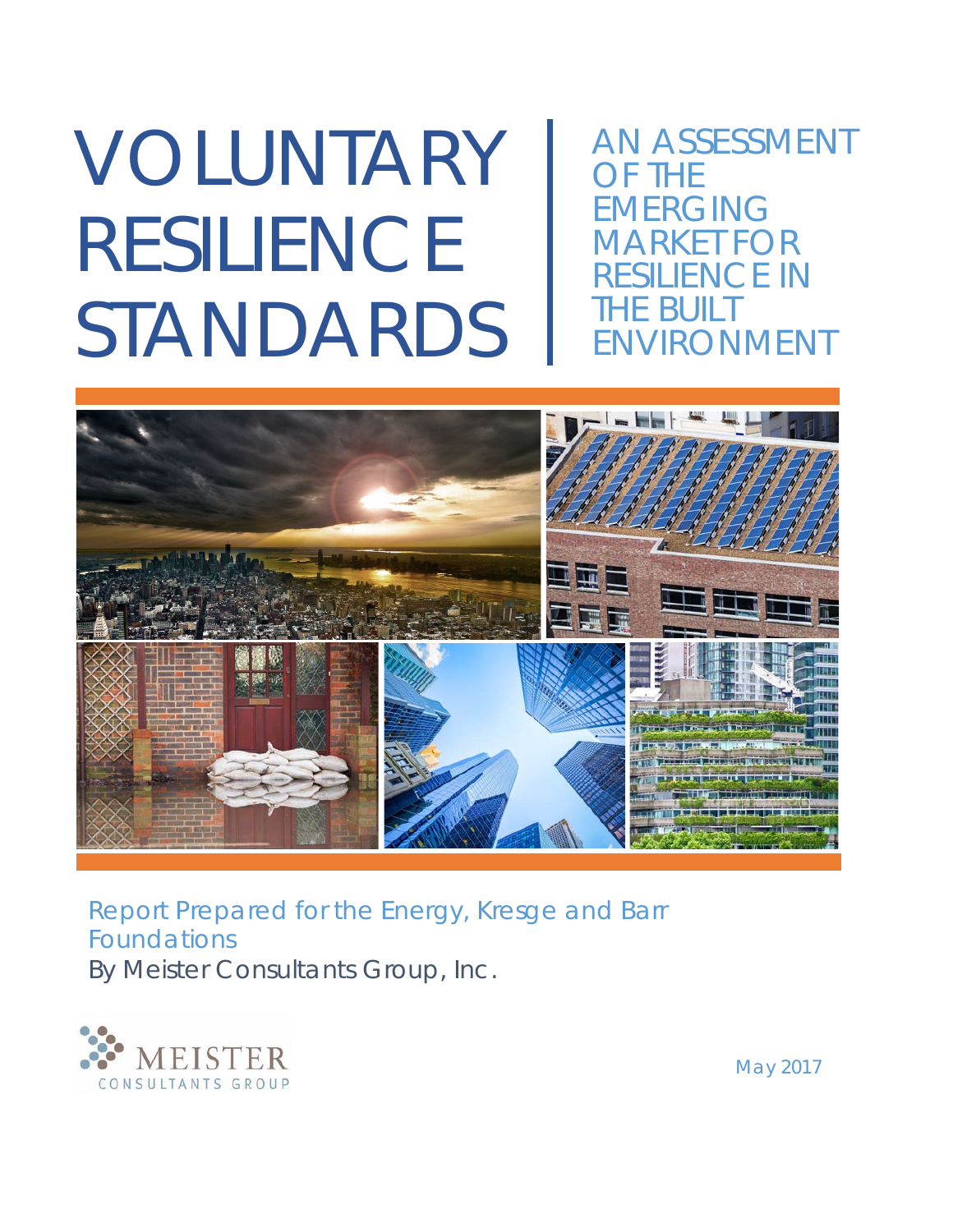# ACKNOWLEDGMENTS

This research was funded by the generous support of the Energy, Kresge, and Barr Foundations.

## **AUTHORS**

Kathryn Wright, Kalee Whitehouse, and Julie Curti, of Meister Consultants Group, with advisory support from John Cleveland, of Innovation Network for Communities.

## ADVISORY COMMITTEE

Carolyn duPont, Advisory Board, Trust for Public Land, Massachusetts; Massachusetts Clean Energy Center Galen Nelson, Massachusetts Clean Energy Center Jason Hercules, US Green Building Council Thomas Chase, New Ecology, Inc.

## INTERVIEW PARTICIPANTS

Charlotte Matthews, Related David Burson, Partners HealthCare Real Estate and Facilities David Green, Perkins + Will Doug Pierce, Perkins + Will Fred Malik, Insurance Institute for Business and Home Safety Fred Meurer, City of Monterey (former) Heather Joy Rosenberg, US Green Building Council–Los Angeles Ibrahim Almufti, Arup Jacqui Patterson, NAACP James Newman, Linnaean Solutions Janice Barnes, Perkins + Will Judith Hudson, US Army Katherine Burgess, Urban Land Institute Laurie Schoeman, Enterprise Community Partners Lars Powell, Alabama Center for Insurance Information and Research Maria Ortiz, 100 Resilient Cities Megan Saunders, The Stamford 2030 District Ryan Colker, National Institute for Building Science Ryan Meres, Institute for Market Transformation Ralph DiNola, New Buildings Institute Stephen Flynn, Northeastern University Tad McGalliard, International City/County Management Association

Focus group participants have requested to remain anonymous.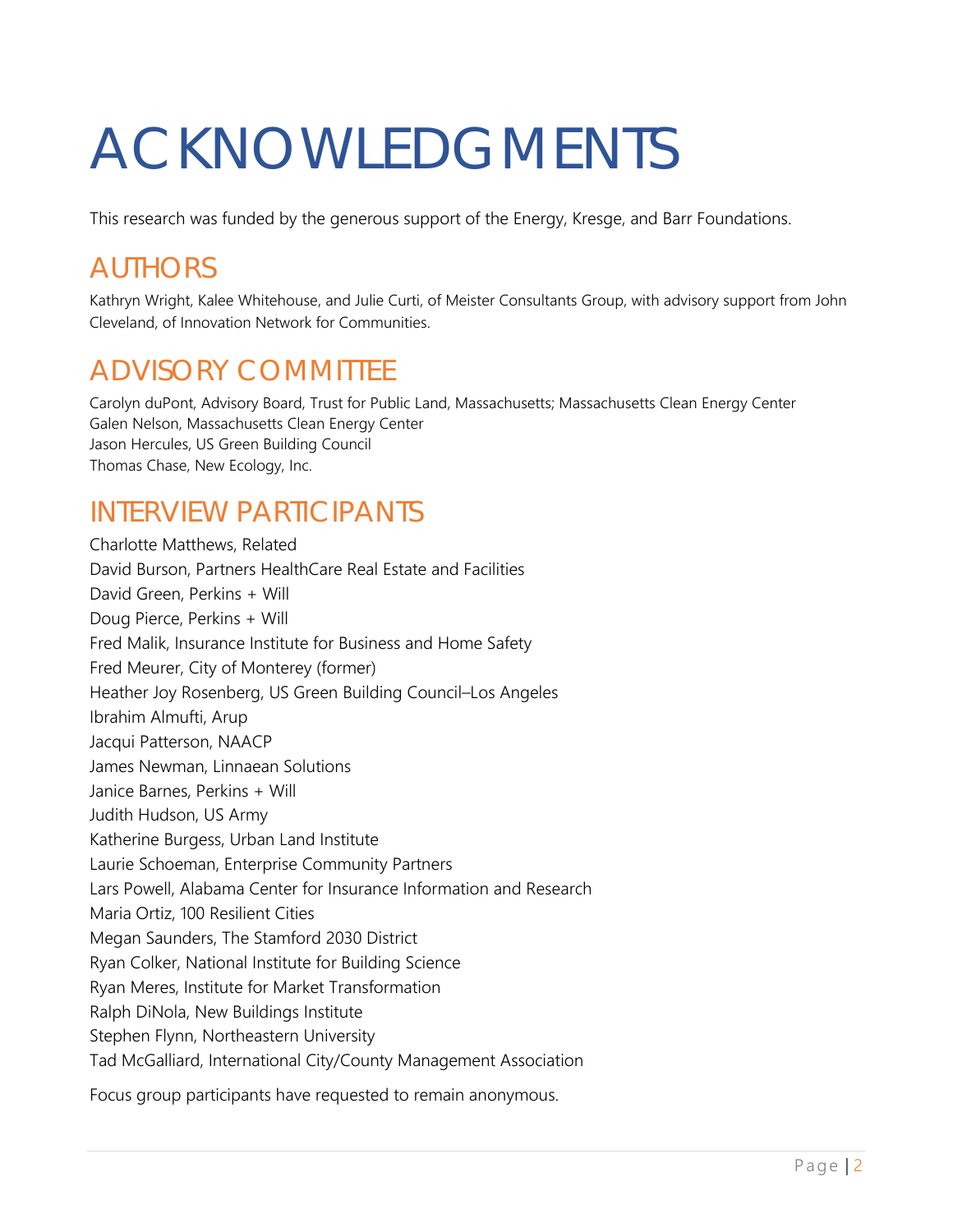# CONTENTS

| <b>SECTION 1</b> |  |
|------------------|--|
| 1.1              |  |
| 1.2              |  |
| SECTION 2        |  |
| 2.1.1            |  |
| 2.1.2            |  |
| 2.1.3            |  |
| 2.1.4            |  |
| 2.2              |  |
| 2.2.1            |  |
| SECTION 3        |  |
|                  |  |
| <b>SECTION 4</b> |  |
|                  |  |
| 4.1.1            |  |
| 4.1.2            |  |
| 4.1.3            |  |
| 4.1.4            |  |
| 4.1.5            |  |
| 4.1.6            |  |
| 4.1.7            |  |
| 4.1.8            |  |
| 4.1.9            |  |
| 4.1.10           |  |
| 4.1.11           |  |
| 4.1.12           |  |
| 4.1.13           |  |
|                  |  |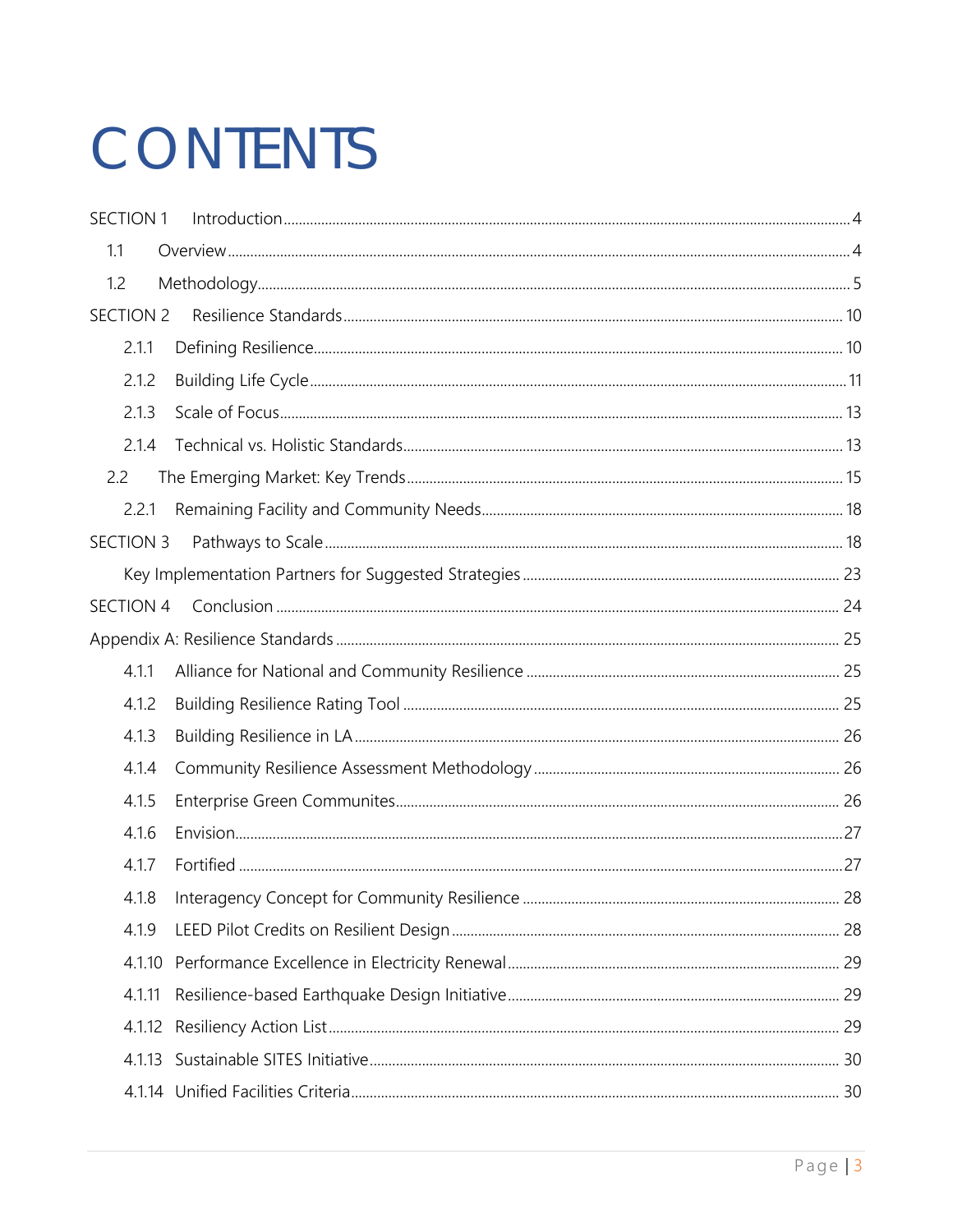# <span id="page-3-0"></span>SECTION 1 INTRODUCTION

## <span id="page-3-1"></span>1.1 OVERVIEW

 $\overline{a}$ 

Climate resilience, as defined by The Kresge Foundation, entails addressing "climate-change adaptation, climate-change mitigation, and social cohesion." [1](#page-3-2) At the site and community levels, resilience requires investment in many different types of buildings, infrastructure, and community systems. The resilience of the built environment has emerged as a core area of interest for communities, including property owners. In the wake of disasters such as Hurricane Katrina and Superstorm Sandy, new guidelines have been developed to help communities prepare for both natural hazards (including those induced by climate change) and human-caused hazards. Throughout this report, such tools—which include certifications, benchmarking systems, planning frameworks, and design principles—will be referred to collectively as "resilience standards." These standards provide guidance for preparing buildings, infrastructure, and other systems for hazards and can also foster community cohesion.

Although the number of resilience standards has grown rapidly over the past few years, the standards vary in focus, and in the extent to which they include climate-change-induced risks. By increasing the resilience of the built environment, the standards' creators hope to encourage a shift toward resilience, much the way that the LEED (Leadership in Energy and Environmental Design) program fostered a move toward more sustainable facilities. Since the introduction of green building certifications, LEED standards have been incorporated into local ordinances, and the increased market value of LEED-certified makes the accreditations highly sought after.<sup>[2](#page-3-3)</sup> In contrast, resilient buildings are at a much more nascent stage of development, in terms of both regulation and voluntary adoption.

This research project identified a crowded landscape of standards, varying in terms of which hazards they address, the scale of analysis, and performance outcomes. The purpose of this report is to provide an overview of the market for practitioners and property owners, suggest next steps to support market growth and development, and inform decision making for funders and policy makers.

<span id="page-3-2"></span><sup>1</sup> The Kresge Foundation. 2014."Climate Resilience and Urban Opportunity Initiative: Frequently Asked Questions."

<span id="page-3-3"></span>n.d. Available at [http://kresge.org/sites/default/files/Uploaded%20Docs/Climate-resilience-FAQs-063014.pdf.](http://kresge.org/sites/default/files/Uploaded%20Docs/Climate-resilience-FAQs-063014.pdf)<br><sup>2</sup> Appraisal Institute and Institute for Market Transformation. 2013. "Green Building and Property Value: A Prime Building Owners and Developers." Available at [https://www.appraisalinstitute.org/assets/1/7/Green-Building-and-](https://www.appraisalinstitute.org/assets/1/7/Green-Building-and-Property-Value.pdf)[Property-Value.pdf.](https://www.appraisalinstitute.org/assets/1/7/Green-Building-and-Property-Value.pdf)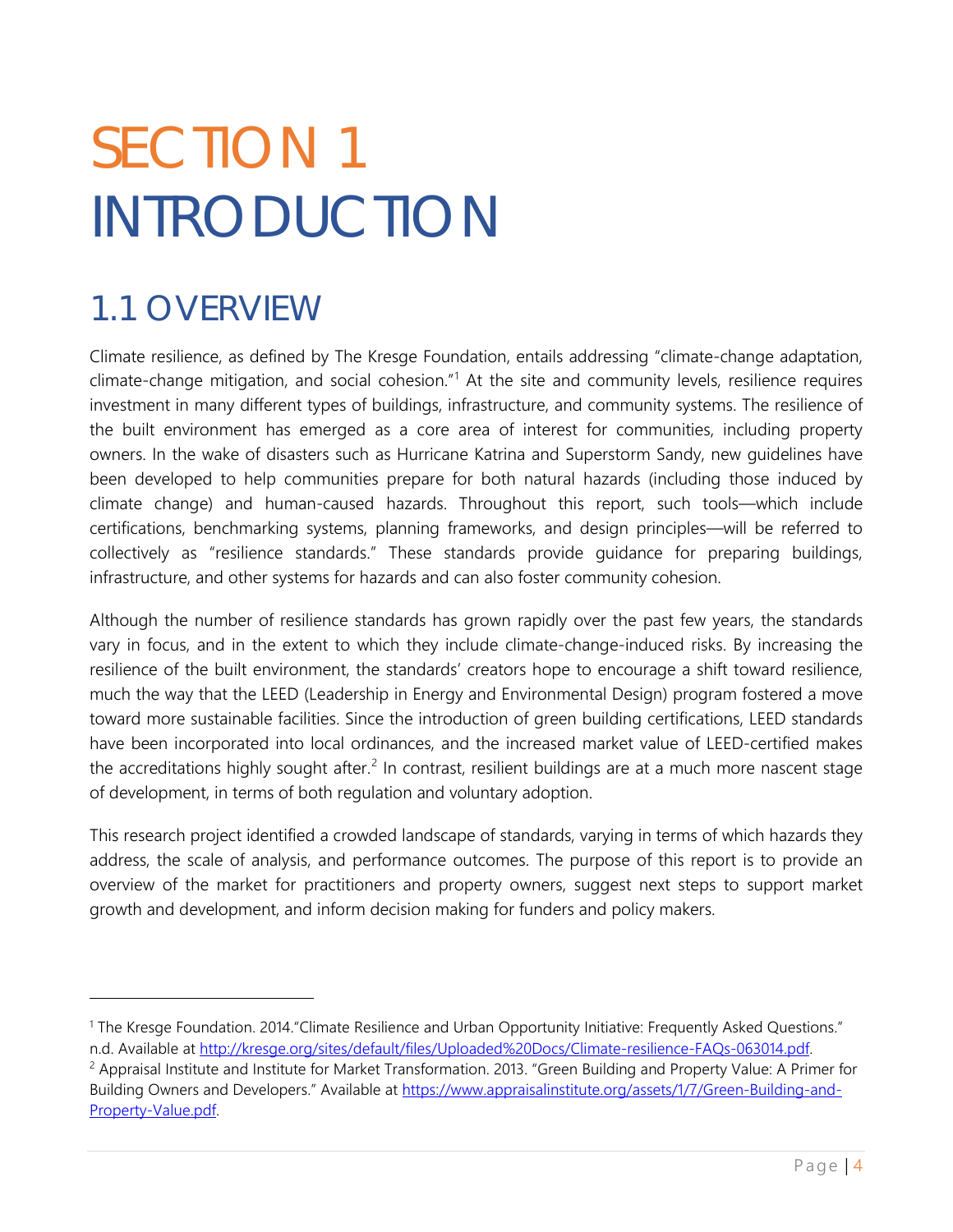## <span id="page-4-0"></span>1.2 METHODOLOGY

The research team conducted desk research on the following voluntary resilience standards (for detailed descriptions of each standard, see [Appendix A\)](#page-24-0):

- Alliance for National and Community Resilience (ANCR). A nonprofit formed by the International Code Council with partners from the nonprofit and private sectors, ANCR is currently designing the Community Resilience Benchmarks system, a rating system for community resilience.
- Building Resilience—Los Angeles (BRLA). Developed by the US Green Building Council–Los Angeles, BRLA seeks to strengthen community resilience by positioning facilities preparedness in the context of resilience for the broader community. BRLA staff have started to deliver trainings, but benchmarking standards are still in development.
- Building Resilience Rating Tool (BRRT). The BRRT was created by the Insurance Council of Australia as a simplified version of insurance company hazard rating tools. Currently in beta testing, the tool provides a baseline assessment of risk from natural hazards faced by residential homes.
- Community resilience assessment methodology (CRAM). Developed by the National Institute of Standards and Technology, CRAM was designed to assess infrastructure preparedness to better understand overall community resilience. The methodology is currently in draft form.
- Enterprise Green Communities. The Enterprise Green Communities certification program is administered by Enterprise Community Partners, a lender to affordable housing projects, and is designed for new and existing affordable housing facilities. While focused primarily on green building design, the certification criteria incorporate resilient design components and are complemented by the Ready to Respond Toolkit. Both the certification program and the toolkit are available in the market.
- Envision. Developed by the Institute for Sustainable Infrastructure and the Zofnass Program for Sustainable Infrastructure at Harvard, Envision is designed to measure the sustainability of public works projects, with resilience as a key consideration. Envision is available in the market.
- FORTIFIED. The FORTIFIED standards are designed to build resilience to hurricanes, high winds, and hail, and can be applied to business, commercial, and residential properties. They were developed by the Insurance Institute for Business and Home Safety. FORTIFIED is available in the market.
- Interagency Concept for Community Resilience (ICCR). In 2016, the Mitigation Framework Leadership Group, an interagency working group co-led by the Federal Emergency Management Agency and the National Oceanic and Atmospheric Administration, released a draft of indicators identifying national-level measures that contribute to community resilience.
- LEED pilot credits. The LEED pilot credits on resilient design aim to build resilience at the facility level through the identification of hazards and the development of emergency preparedness procedures. They are designed to be pursued in conjunction with the LEED certification process.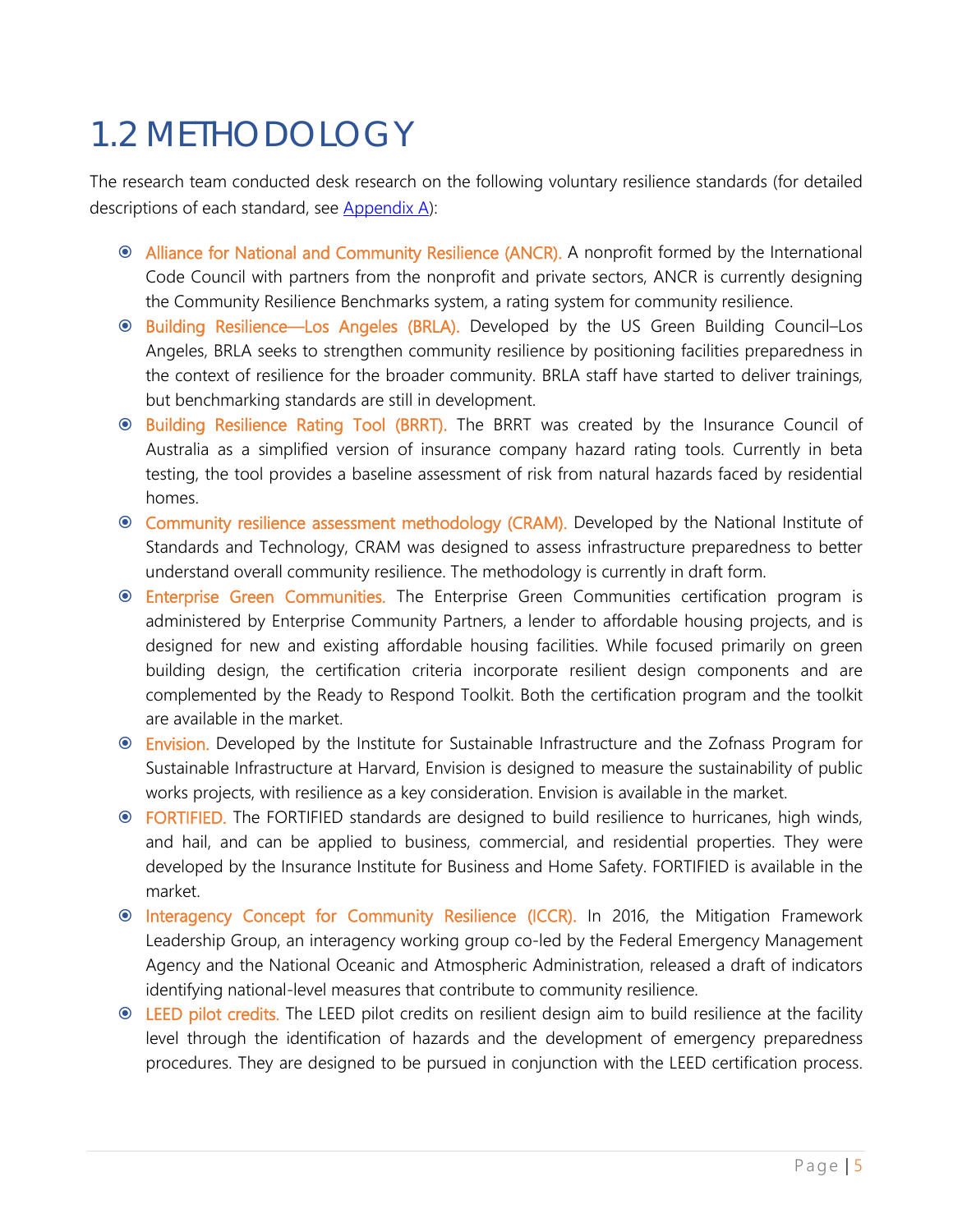The pilot credits are currently available through the Building Design and Construction rating system.

- Performance Excellence in Electricity Renewal (PEER). Developed by the Electric Power Research Institute and Motorola, the PEER standard addresses the reliability and resilience of electrical infrastructure. The standard is available in the market.
- **Example 20 Action List (RELI).** RELI was developed by the Capital Markets Partnership and the C3 Living Design Project in conjunction with Perkins+Will and several other collaborators as a national consensus standard. It aims to increase adaptability and reduce sensitivity to hazards for building occupants. RELi is currently being piloted by several facilities.
- Resilience-based Earthquake Design Initiative (REDi). The REDi rating system was developed by Arup as a standard for addressing seismic hazards. REDi is available in the market.
- **<sup>®</sup>** Sustainable Sites Initiative (SITES). Administered by Green Business Certification, Inc., SITES is designed to build resilience by strengthening the ecosystem services of landscapes. SITES is available in the market.
- Unified Facilities Criteria (UFC). UFC was developed by the U.S. Department of Defense. The criteria incorporate sustainability principles and considerations for resilience to natural, climateinduced, and human-induced hazards. The criteria are used by U.S. military facilities.

The desk research identified areas of differentiation between the standards; the framework shown in Figure 1 highlights these points of comparison.



#### Figure 1: Resilience Standards Evaluation Framework

The framework draws on criteria across three categories: target audience, impact and scope, and standard development process.

Within the target audience category, the framework compares standards based on facility type (e.g., residential, commercial, industrial, or municipal); scale of focus (e.g., the facility or community level); the life-cycle phase at which the standard applies (e.g., new construction or retrofits); and whether the standard considers systems beyond the site level (e.g., communications or transportation).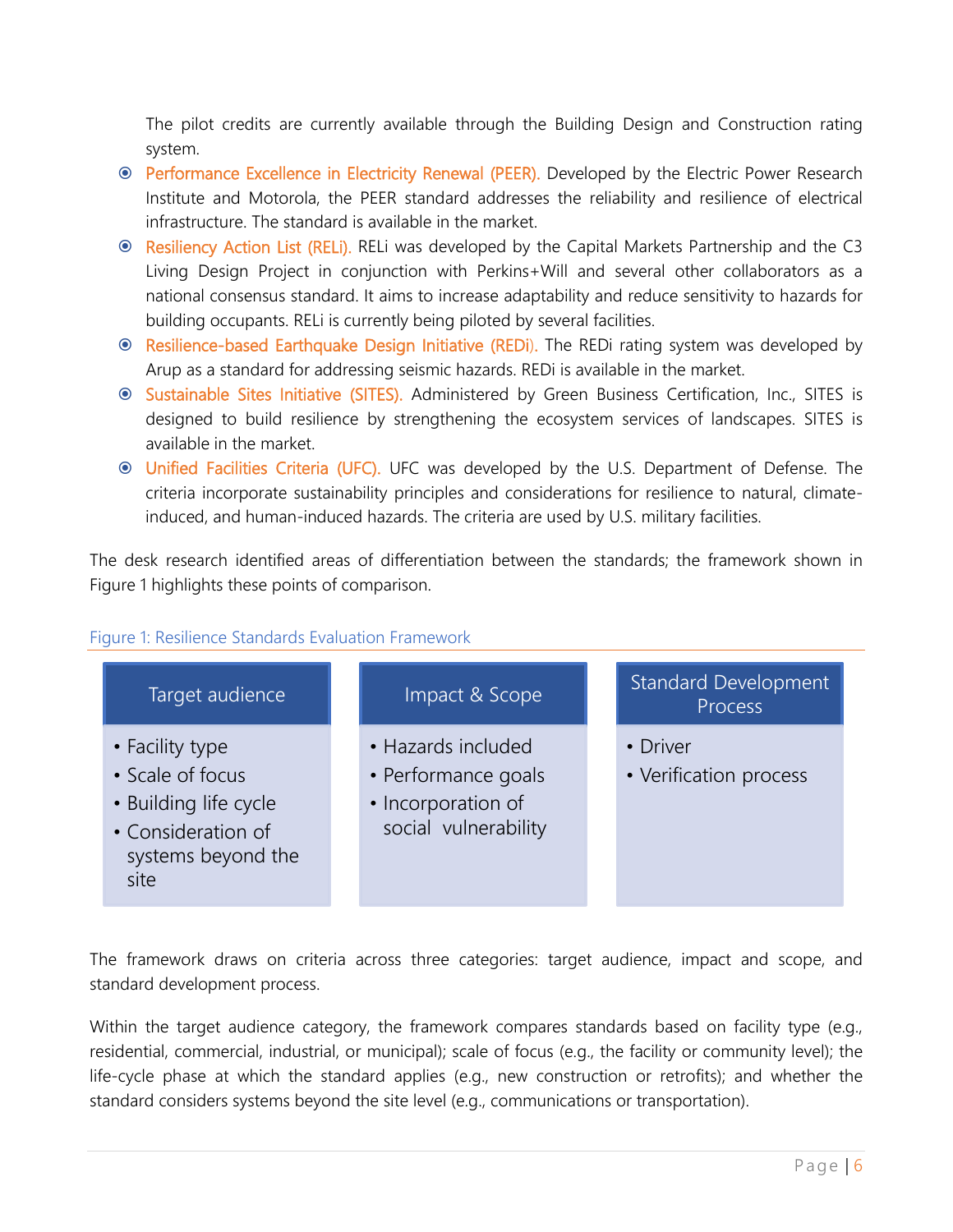Within the impact and results category, the framework compares the hazards included within the standard (e.g., flooding, wind, earthquakes); performance goals (e.g., business continuity or passive survivability); and whether the standard incorporates social vulnerability. Within performance goals, passive survivability refers to the ability to maintain critical life-supporting functions such as regulation of temperature, access to water, and electricity, during and after an event occurs, often for a specified period of time.<sup>[3](#page-6-0)</sup>

Finally, the standard development process category considers whether the creation of the standard was community or industry driven, and whether the standard is verified via internal or external review.

Figure 2 applies the framework outlined in Figure 1 to each standard. A legend appears at the bottom of the table. Standards that are in development, and for which only limited information was publicly available, were excluded from the table; however, all standards are described in detail in [Appendix A.](#page-24-0)

In addition to desk research, the research team conducted twenty-two interviews with representatives from twenty organizations involved in the development of resilience standards, the deployment of resilience initiatives, or the management of facilities that incorporate resilience features. The team also held a four-person focus group consisting of an industry association representative and three members who were either facilities managers or advisors. The interviews and focus group meetings examined opportunities, levers, and strategies driving market adoption of resilience standards, as well as barriers and gaps within the market.

<span id="page-6-0"></span><sup>&</sup>lt;sup>3</sup> Wilson, Alex. 2006. "Passive Survivability: A New Design Criterion for Buildings." BuildingGreen. Available at [https://www.buildinggreen.com/feature/passive-survivability-new-design-criterion-buildings.](https://www.buildinggreen.com/feature/passive-survivability-new-design-criterion-buildings)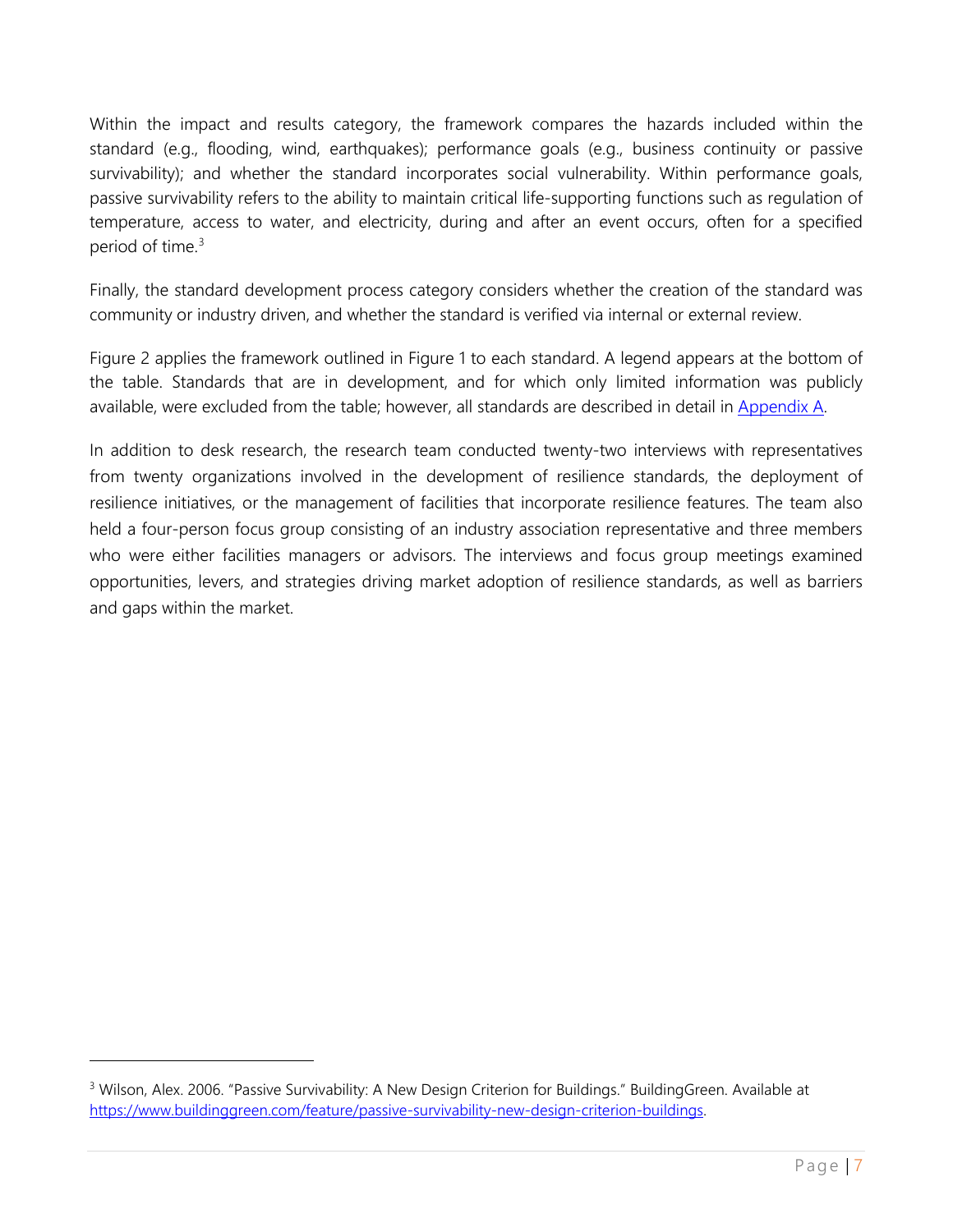### Figure 1: Comparative Framework

|                      | <b>Target Audience</b>               |              |                      |              |                        |                     | Impact                                |                                           |                         | <b>Standard Development</b> |                            |              |                                 |
|----------------------|--------------------------------------|--------------|----------------------|--------------|------------------------|---------------------|---------------------------------------|-------------------------------------------|-------------------------|-----------------------------|----------------------------|--------------|---------------------------------|
| Standard             | <b>Facility Type</b>                 | F.           | Scale<br>$\mathsf C$ | <b>New</b>   | Life Cycle<br>Retrofit | <b>Systems</b>      | <b>Hazards</b><br>Included            | Performance<br>Goals                      | Social<br>Vulnerability | Industry                    | <b>Driver</b><br>Community | Internal     | Verification<br><b>External</b> |
| <b>BRLA</b>          | All - Planning<br>Framework          | $\checkmark$ |                      |              | $\checkmark$           | ${\sf N}$           | Holistic                              |                                           | $\bullet$               | $\checkmark$                | $\checkmark$               |              |                                 |
| <b>BRRT</b>          | Residential                          | $\checkmark$ |                      |              | $\checkmark$           | $\mathsf{N}$        | Fire, Wind, Hail, Flood               | Minimize damage<br>during disaster        | $\circ$                 | $\checkmark$                |                            |              |                                 |
| <b>CRAM</b>          | Community -<br>Planning<br>Framework |              | $\checkmark$         |              |                        | $\mathsf Y$         | Holistic                              |                                           |                         | $\checkmark$                | $\checkmark$               |              |                                 |
| Enterprise           | Residential<br>(Multifamily<br>only) | $\checkmark$ |                      | $\checkmark$ | $\checkmark$           | Y                   | Holistic                              |                                           | $\bullet$               | $\checkmark$                | $\checkmark$               | $\checkmark$ |                                 |
| <b>Envision</b>      | Infrastructure                       |              | $\checkmark$         | $\checkmark$ | $\checkmark$           | Y                   | Holistic                              |                                           | $\mathbf 0$             | $\checkmark$                |                            | $\checkmark$ | $\checkmark$                    |
| Fortified            | Commercial                           | $\checkmark$ |                      | $\checkmark$ | $\checkmark$           | $\mathsf{N}$        | Wind, Hurricane, Hail                 | <b>Business continuity</b>                | $\circ$                 | $\checkmark$                |                            |              | $\checkmark$                    |
| Fortified            | Residential                          | $\checkmark$ |                      | $\checkmark$ | $\checkmark$           | ${\sf N}$           | Wind, Hurricane, Hail                 |                                           | $\circ$                 | $\checkmark$                |                            |              | $\checkmark$                    |
| <b>ICCR</b>          | Community -<br>Planning<br>Framework |              | $\checkmark$         |              |                        | Y                   | Holistic                              |                                           | $\bullet$               | $\checkmark$                | $\checkmark$               |              |                                 |
| <b>LEED</b><br>Pilot | Commercial                           | $\checkmark$ |                      | $\checkmark$ |                        | Y                   | Holistic                              | Passive<br>survivability                  | $\circ$                 | $\checkmark$                |                            |              | $\checkmark$                    |
| <b>PEER</b>          | Commercial,<br>Campus                | $\checkmark$ |                      | $\checkmark$ | $\checkmark$           | $\mathsf{N}\xspace$ | Power Outage                          | Improve power<br>performance              | $\circ$                 | $\checkmark$                |                            |              | $\checkmark$                    |
| <b>REDi</b>          | All                                  | $\checkmark$ |                      | $\checkmark$ |                        | Y                   | Earthquake                            | Building re-<br>occupancy and<br>recovery | $\circ$                 | $\checkmark$                |                            | $\checkmark$ |                                 |
| <b>RELi</b>          | All                                  | $\checkmark$ | $\checkmark$         | $\checkmark$ |                        | Y                   | Holistic                              |                                           | $\bullet$               | $\checkmark$                | $\checkmark$               |              | $\checkmark$                    |
| <b>SITES</b>         | Commercial                           | $\checkmark$ |                      | $\checkmark$ |                        | ${\sf N}$           | Sea level rise; Flood,<br>Temperature |                                           | $\circ$                 | $\checkmark$                |                            |              | $\checkmark$                    |
| <b>UFC</b>           | Military Base                        | $\checkmark$ |                      | $\checkmark$ |                        | Y                   | Holistic                              |                                           | $\circ$                 | $\checkmark$                |                            |              |                                 |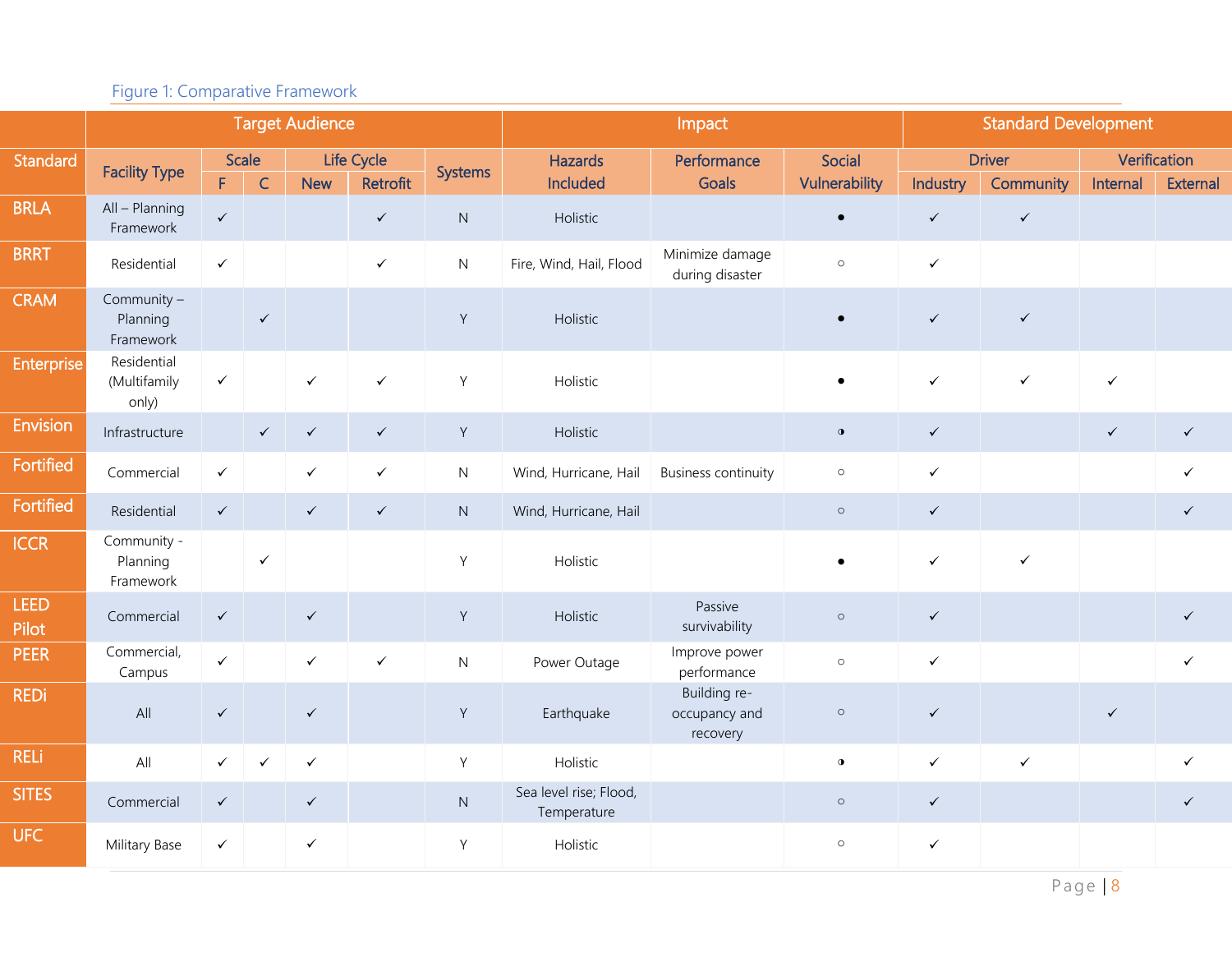| Legend                  |              |                                                                                                       |  |  |  |  |  |
|-------------------------|--------------|-------------------------------------------------------------------------------------------------------|--|--|--|--|--|
| <b>Target Audience,</b> | F            | Facility-level                                                                                        |  |  |  |  |  |
| <b>Scale</b>            | $\mathsf{C}$ | Community-level                                                                                       |  |  |  |  |  |
| <b>Target Audience,</b> | <b>New</b>   | New Construction                                                                                      |  |  |  |  |  |
| <b>Life Cycle</b>       | Retrofit     | <b>Existing Buildings</b>                                                                             |  |  |  |  |  |
| Target Audience,        | Y            | Includes systems beyond site                                                                          |  |  |  |  |  |
| <b>Systems</b>          | $\mathsf{N}$ | Does not include interaction with systems beyond site                                                 |  |  |  |  |  |
|                         | $\circ$      | Impact on community cohesion and/or vulnerable populations not explicitly included within standards   |  |  |  |  |  |
| Impact, Social          | $\bullet$    | Optional credits addressing community cohesion and/or vulnerable population                           |  |  |  |  |  |
| <b>Vulnerability</b>    |              | Addressing community cohesion and/or vulnerable population required as part of process or<br>standard |  |  |  |  |  |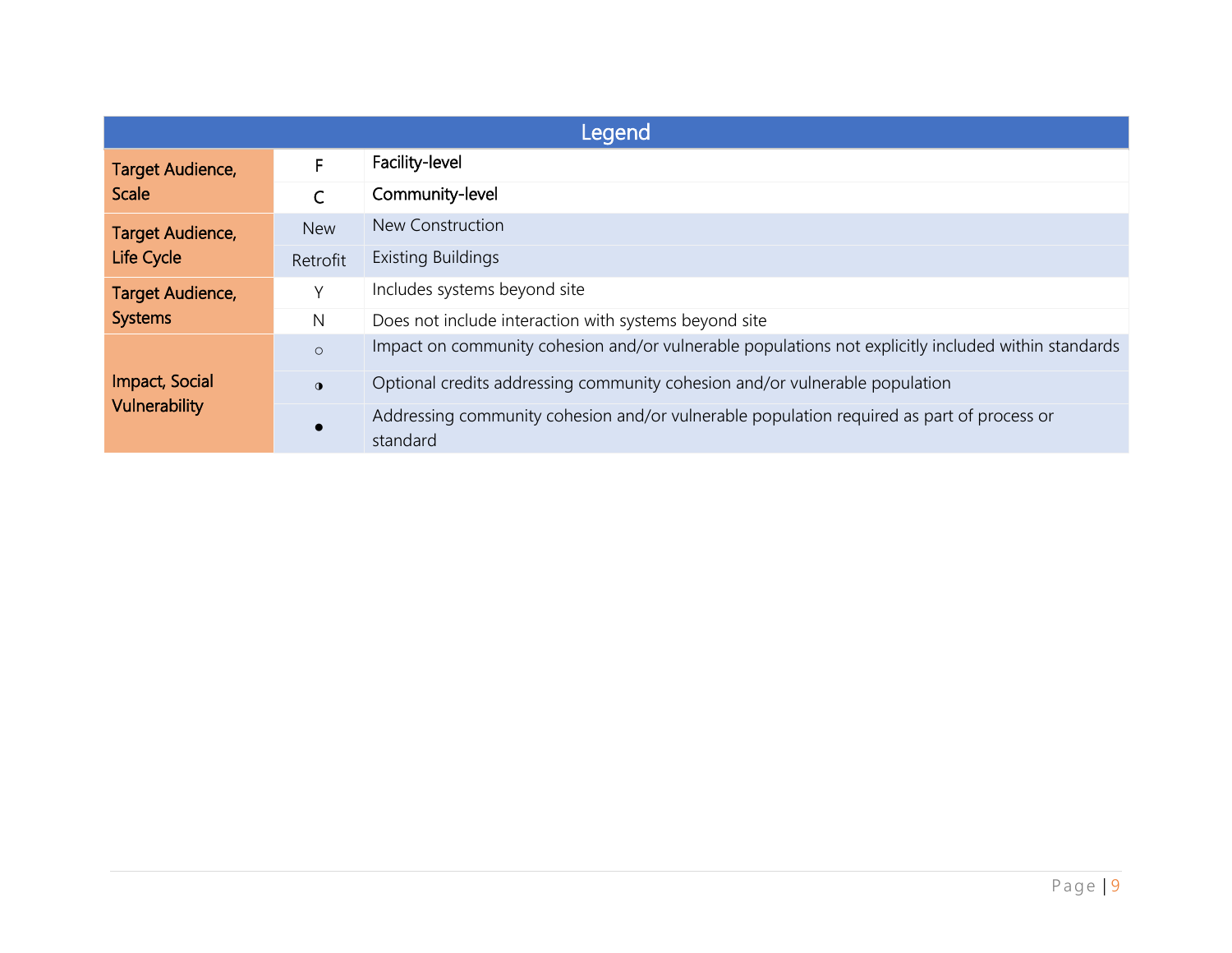# <span id="page-9-0"></span>SECTION 2 RESILIENCE STANDARDS

The following sections outline the findings from applying the comparative framework to the standards reviewed, introduce a market characterization for the resilience standards, and describe key emerging trends in the market.

## <span id="page-9-1"></span>2.1.1 DEFINING RESILIENCE

The standards differ in their approaches to increasing resilience. Specifically, some standards, such as FORTIFIED and REDi, are technically driven, performance-based standards, offering in-depth guidance for certain types of hazards. Others, such as RELi and the LEED pilot credits, take a more holistic approach, providing guidance for facilities to assess their own vulnerabilities and prioritize responses accordingly. Because of their broader scope, few of these standards offer the level of technical guidance provided by standards focused on specific hazards, and may instead refer readers to other resources.

These differences in approach are driven by two conceptions of resilience, which were evident throughout the interviews. Although not mutually exclusive, these conceptions have implications for how standards are designed and structured.

- Survival of shock and ability to perform better than similar buildings. This definition focuses on physical performance during or in response to an event—that is, it stresses the durability of an asset in comparison to similar buildings. Some interviewees noted that performance-based measures of resilience create a value proposition for external stakeholders; according to one respondent, resilience thus becomes "synonymous with functionality." FORTIFIED and REDi are among the resilience standards that use this definition; both focus on resilience measures designed to ensure functionality after specific events occur. The value of such standards may be more easily communicated to facility staff and operations personnel; moreover, performance criteria can be advertised to tenants or potential investors. Interviewees who support performance-based standards saw them as a key means of advancing the market.
- Survival and recovery of building and systems post-shock. This definition focuses on preserving key functionality during and after an event, but it takes a broader approach to systems on a campus- or community-wide scale. In practical terms, the emphasis is on (1) the preparedness of a facility, its surroundings, and interrelated systems (e.g., electricity, water, transportation) and (2) the facility's capacity to support occupants during an emergency. Thus, this definition focuses on the recovery element of resilience. The LEED pilot credits are based on this approach: though the credits focus on physical functions and on defining resilience at the facility scale, they also incorporate goals for critical functionality and emergency preparedness for the protection of occupants. Interviewees noted that the value of a survival and recovery focus is that it can be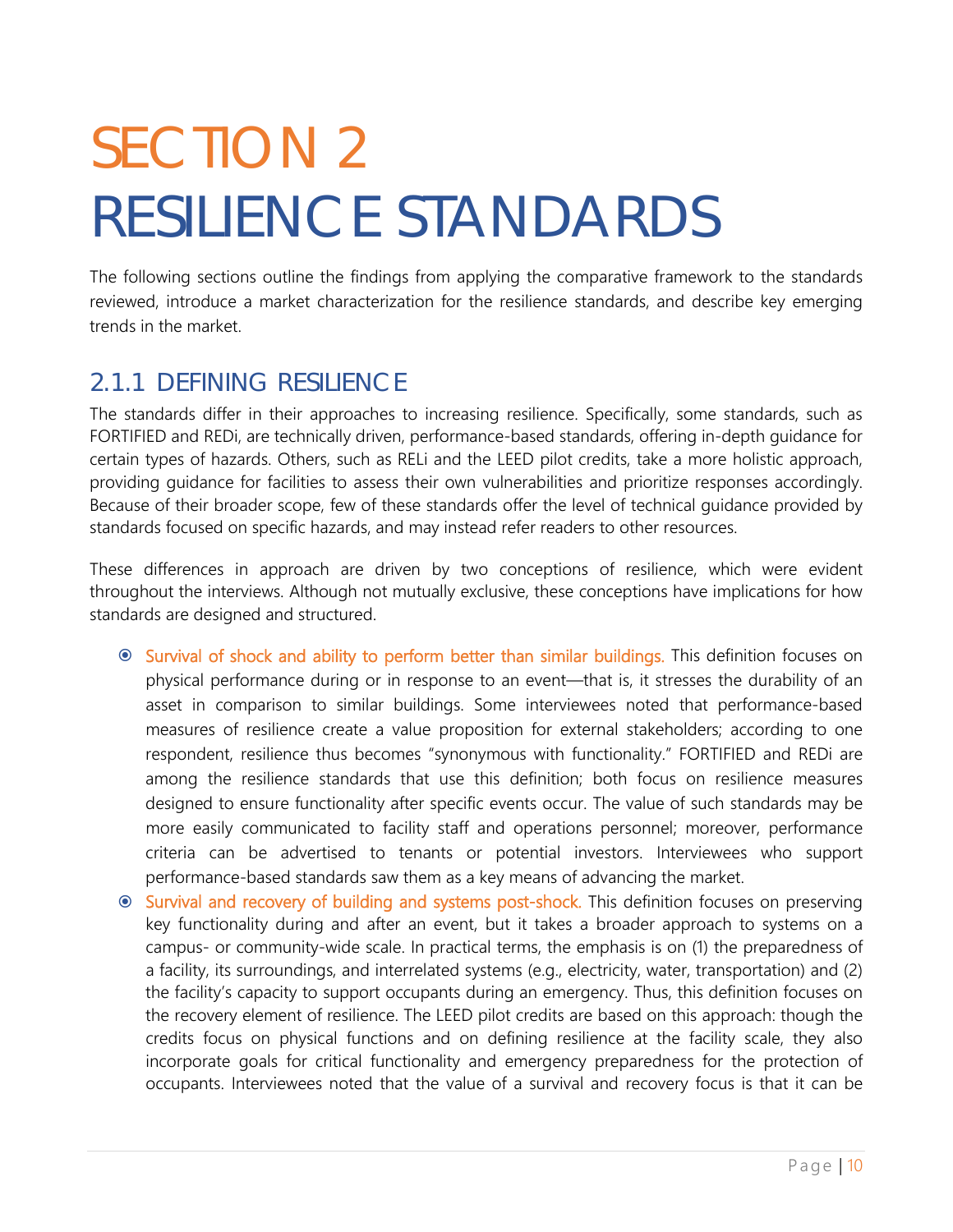easily communicated to municipalities and public entities as a way of addressing systemic issues and vulnerabilities.

These definitions inform the overall design and goals of the standard. Interviewees understood resilience in one or both ways, and used definitions based on priorities of scale, hazards, and perceived market needs.

## <span id="page-10-0"></span>2.1.2 BUILDING LIFE CYCLE

The current market for resilience standards can be analyzed by the points of comparison listed in Figure 2. Within the category of target audience, the suitability of resilience standards can be analyzed with regard to facility type, scale of focus, building life cycle phase, or consideration of systems beyond the site (see Figure 3). An analysis filtered by building life cycle and scale shows that, at the facility level, design and new construction are better served by current standards than are existing facilities.





At the facility scale, building life cycle offers a way to determine whether a resilience standard is suitable for a given project. While some standards are intended to integrate resiliency into a certain part of a building's life cycle, others can be applied at different points in the cycle. Broadly, building life-cycle phases can be categorized as (1) design and new construction and (2) existing facilities.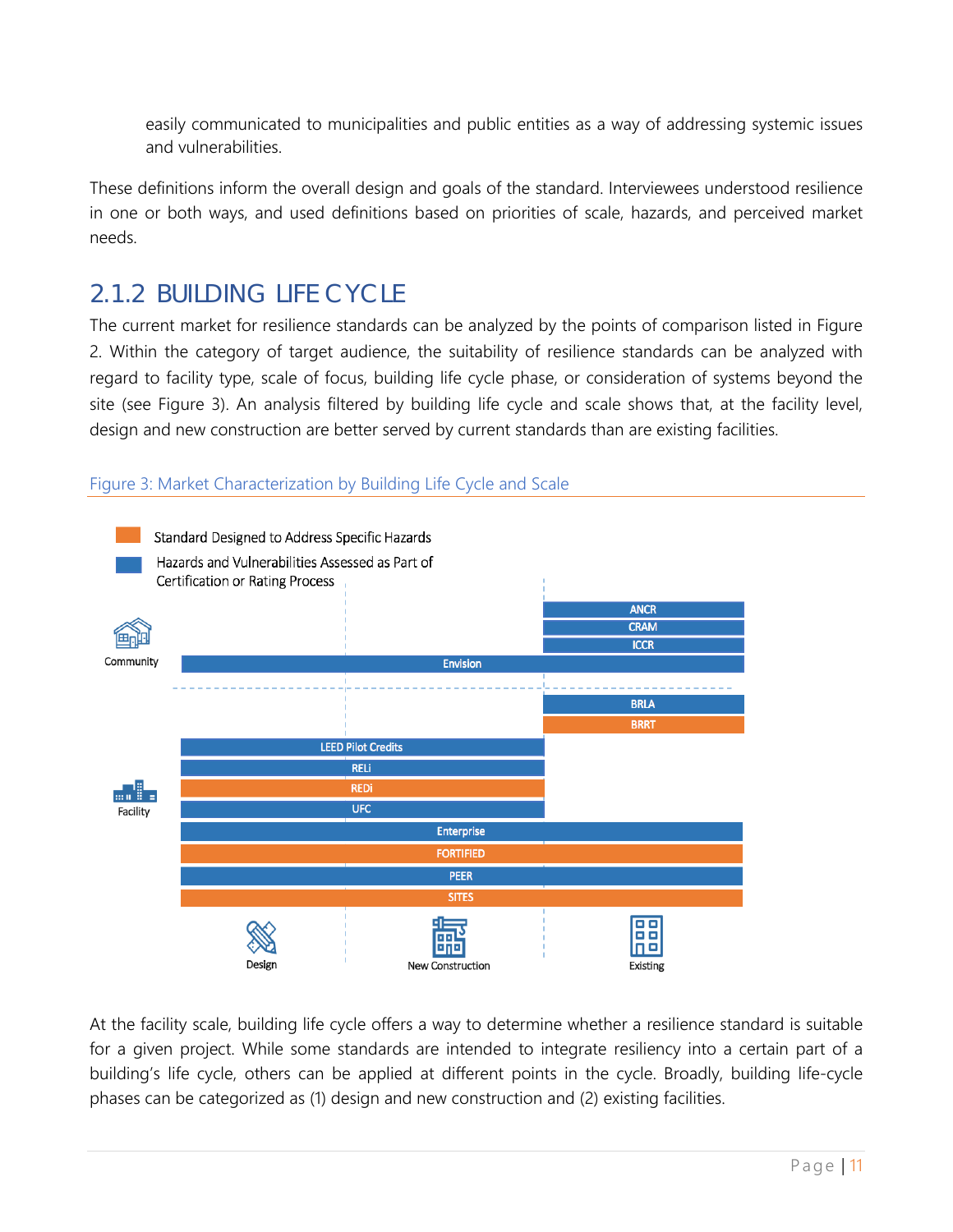- Design and new construction. Resilience standards for this category focus on increasing the resilience of new commercial or residential facilities or infrastructure. Often, such standards recommend construction materials or building techniques that will be responsive to specific hazards. REDi, for example, uses specific design elements to build resilience to seismic hazards.
- Existing facilities. Resilience standards within this category support retrofits of existing facilities to improve operations or increase resistance to hazards. As can be seen in Figure 3, few standards focus on existing facilities. Exceptions include the BRRT and BRLA. Currently in beta testing, the BRRT was developed by the Australian Insurance Council to provide homeowners with resilience scorecards and suggestions for retrofits, which may reduce premiums. The Los Angeles-based BRLA initiative provides guidance on integrating resilience into operations and delivers training programs for building staff. As part of its Enterprise Green Communities program, Enterprise Community Partners developed the Ready to Respond Toolkit, which includes guidance on resiliency for retrofits, but the toolkit has not been fully integrated into Enterprise Community Partners' certification program. Some programs designed for new construction can be partially adapted for existing facilities. For example, RELi recommends building maintenance and operations activities that can be adapted to existing buildings.

#### **REDi: 181 Fremont Tower**

181 Fremont is a 56-story, mixed-use building located in San Francisco. It is being marketed as the "most resilient tall condominium building on the West Coast." The tower was constructed in 2016, and has been certified Gold under the Resilience-based Earthquake Design Initiative (REDi). The REDi standard, administered by Arup, uses resilience-based design to go beyondcode for resilience to seismic events. The REDi standard provides a list of specific actions engineers can take to design a seismic-resilient building. The REDi standard requires building engineers and developers to establish goals for re-occupancy, full functionality and minimization of financial losses.

For a REDi Gold designation, applicants must include architectural components for seismic resilience, occupant safety considerations and design elements to protect critical systems of the building. As a REDi Gold building, residents of 181 Fremont should expect immediate occupancy after a seismic event, less than one month of functional recovery time for systems, and experience less than 5% in financial losses.

Sources: ARUP. 2013. REDi Rating System. Available at: [http://publications.arup.com/publications/r/redi\\_rating\\_system](http://publications.arup.com/publications/r/redi_rating_system)

PR Newswire. 2016. "In a Global First, 181 Fremont in San Francisco Awarded New Earthquake-Resilience Rating." Available at [http://www.prnewswire.com/news-releases/in-a-global-first-181](http://www.prnewswire.com/news-releases/in-a-global-first-181-fremont-in-san-francisco-awarded-new-earthquake-resilience-rating-300339045.html) [fremont-in-san-francisco-awarded-new-earthquake-resilience-rating-300339045.html](http://www.prnewswire.com/news-releases/in-a-global-first-181-fremont-in-san-francisco-awarded-new-earthquake-resilience-rating-300339045.html)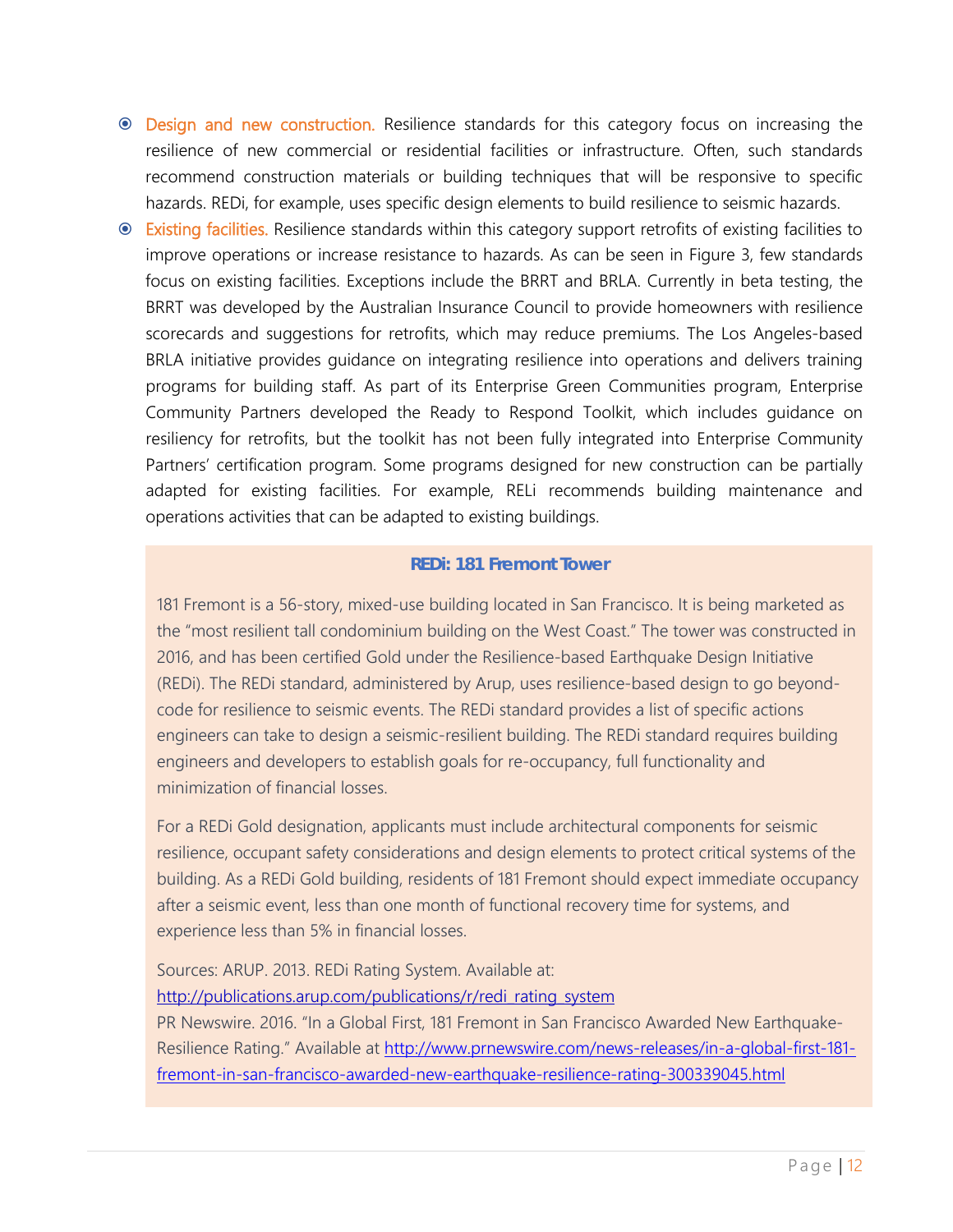## <span id="page-12-0"></span>2.1.3 SCALE OF FOCUS

Many resilience standards are meant for specific types of systems, buildings, or infrastructure. For example, the PEER standard focuses on electrical grids, Envision on public works, and SITES on openspace design. Other standards are broader in scope, and consider facilities, neighborhoods, or communities holistically. Standards can therefore be categorized by the scale at which they address resiliency.

- Facility-scale standards. Standards at the facility scale address the resilience of one type of system, such as a single building or a campus-level electrical grid, and generally do not incorporate broader-scale context. For instance, FORTIFIED was created to harden residential or commercial buildings against high winds and hail. Risks are assessed at the building scale, and the program uses a facility-by-facility approach to certification.
- **E** Neighborhood and community standards. Neighborhood and community standards address resilience at the district scale. These standards are nascent: instead of providing action steps for building resilience, they identify and assess the vulnerabilities of core community services and systems and offer guidelines for holistically addressing preparedness. One such standard, currently under development by ANCR, will provide a benchmarking tool to assess the vulnerabilities of systems such as buildings, waste, and transportation.

### <span id="page-12-1"></span>2.1.4 TECHNICAL VS. HOLISTIC STANDARDS

The suitability of a standard to a facility or community depends on the exposure of the facility or community to certain hazards and risks, including those associated with geographic location. As noted earlier, some standards focus on specific hazards and provide methods for addressing them, while others take a holistic approach to helping communities to assess and plan for hazards. Findings from the qualitative interviews and desk research undertaken for this project suggest that in addition to being categorized as facility or community focused, the standards can be positioned on technical and holistic axes, as shown in Figure 4.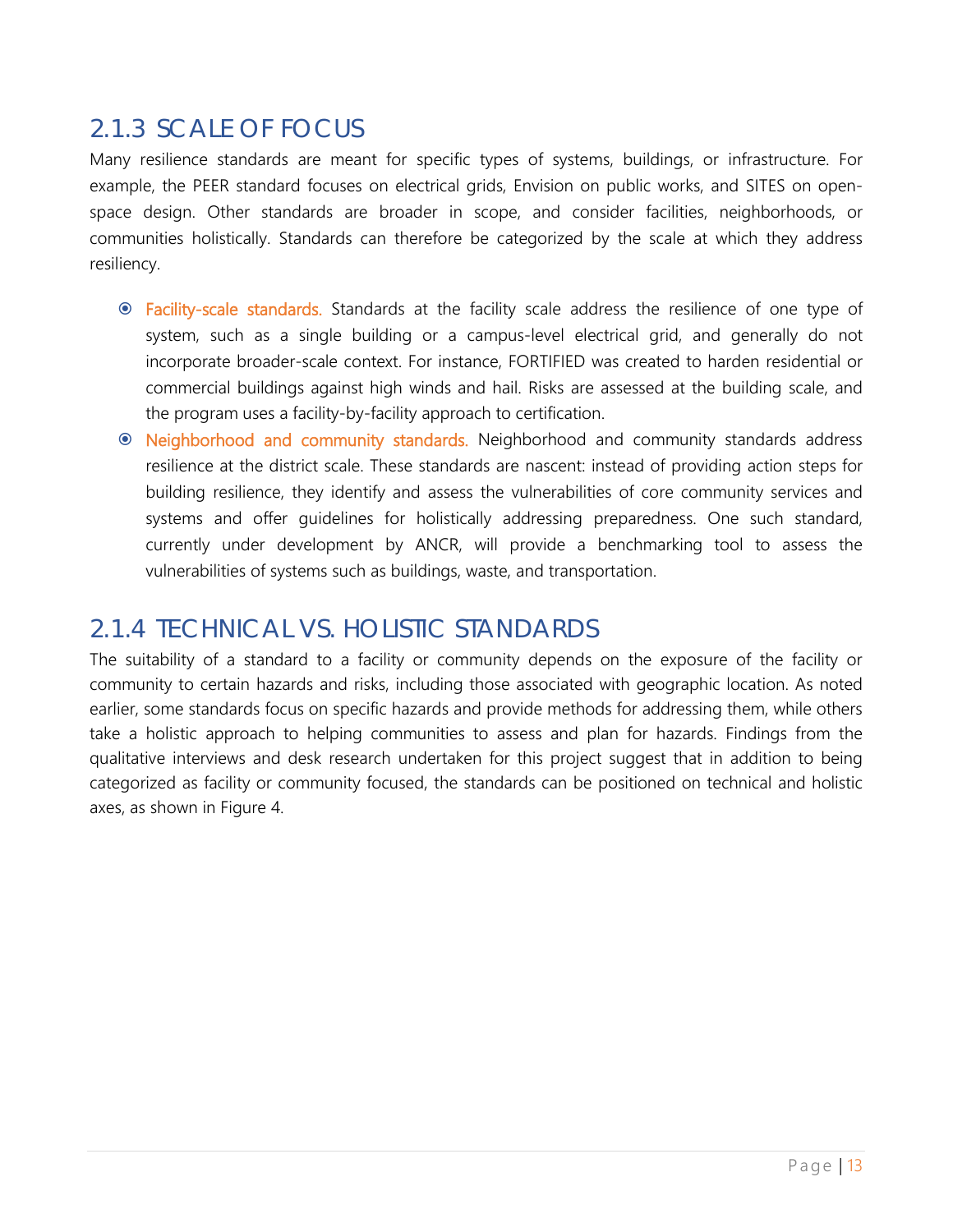#### Figure 2: Market Positioning of Standards<sup>[4](#page-13-0)</sup>



- **Technical standards.** Standards with more of a technical focus provide in-depth guidance that is specific to certain hazards, but rarely offer a holistic approach to other aspects of community resilience. For example, the PEER standard, located in the upper-left quadrant of Figure 4, focuses on the reliability and resilience of electrical infrastructure. Many technically oriented standards focus on segments or subsegments of buildings, though a minority also consider campuses (e.g., PEER and SITES).
- Holistic standards. Holistic standards address multiple hazards or resilience challenges, offering guidance for the assessment of vulnerabilities and providing resources for improving preparedness. Vulnerability assessments are the cornerstone of many of today's resilience standards, including RELi, LEED pilot credits, and the Enterprise Green Communities certification. Standards that include a holistic assessment often include criteria for identifying hazards, such as geographic location and time frame.

Like community-scale standards, some facility-scale standards—such as RELi, BRLA, and the Enterprise Green Communities certification—envision buildings within their community context, and support vulnerable populations through community consultation and improvements to neighborhood

<span id="page-13-0"></span><sup>4</sup> Definitions for the acronyms used in Figure 4 are explained in Section 1.2.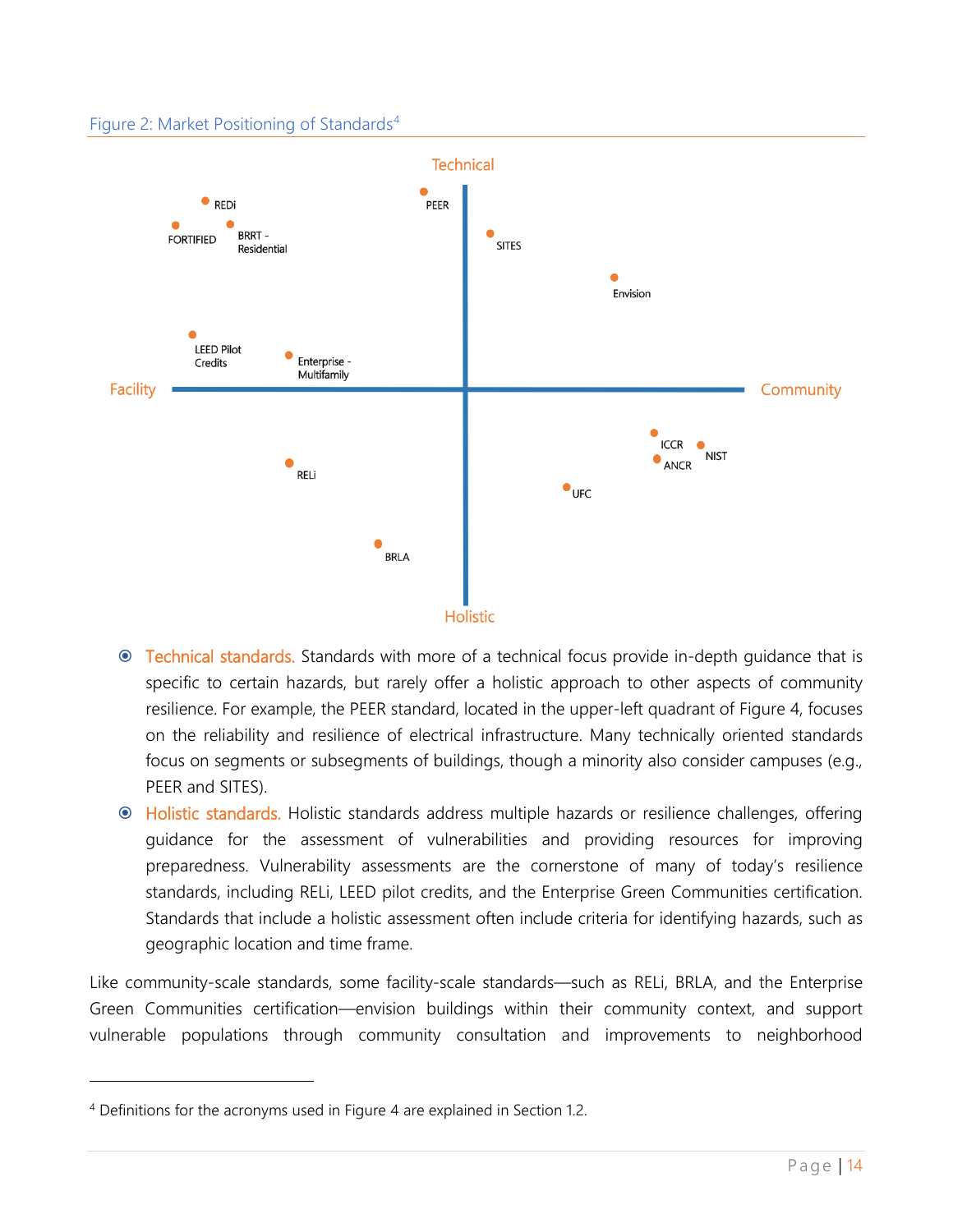infrastructure. For example, as part of evaluating and planning for preparedness for a given facility, BRLA requires engagement with the surrounding community and an assessment of vulnerabilities that may impact resilience.

Most facility-scale standards, however, address only physical assets. Many developers of standards noted during interviews that they were aware of and concerned about this gap, but they also acknowledged that social cohesion is not easily improved at the facility scale. The developers have faced challenges identifying pathways to address social vulnerabilities, while simultaneously creating standards that would reflect both the needs of facility owners and the market's receptiveness to the incorporation of additional voluntary measures.

In practice, facility managers and property owners surveyed were not aware of the current market landscape or found it challenging to begin resiliency planning. (Section 3 focuses on the scale of market adoption and industry's plans to scale up the sector.)

## <span id="page-14-0"></span>2.2 THE EMERGING MARKET: KEY TRENDS

The resilience standards market is still nascent, most of the standards are in pilot phases or with their first customers, and many organizations are involved. Moreover, interviews and focus group conducted for this project revealed that facilities managers, participants in the real estate sector, and coordinators of business associations and on-the-ground projects had little awareness of the standards.

Focus group participants indicated that major real estate industry associations, which are perceived as reliable resources, have not promoted information about resilient building techniques or the existence of standards. In addition, opportunities to monetize the value of investment in certification or resilience are currently limited. This combination of characteristics—lack of industry outreach and diffuse return on investment—has likely slowed adoption. For example, a major hospital invested in developing its own resilience checklist instead of using a number of resources and tools that were already available.

Interviews and focus groups identified the following stakeholders as being key to driving adoption forward:

 Insurance and reinsurance industry. Most interviewees consider the insurance and reinsurance industry a natural driver for the uptake of resilience standards. As an industry that stands to benefit from risk mitigation, the insurance industry could incentivize investment in standards. As evidenced by the BRRT, the industry is already beginning to play this role in Australia by making insurance industry risk assessment methods more transparent. Although it has yet to become an active driver of standard uptake, the insurance industry in the U.S. has responded on a smaller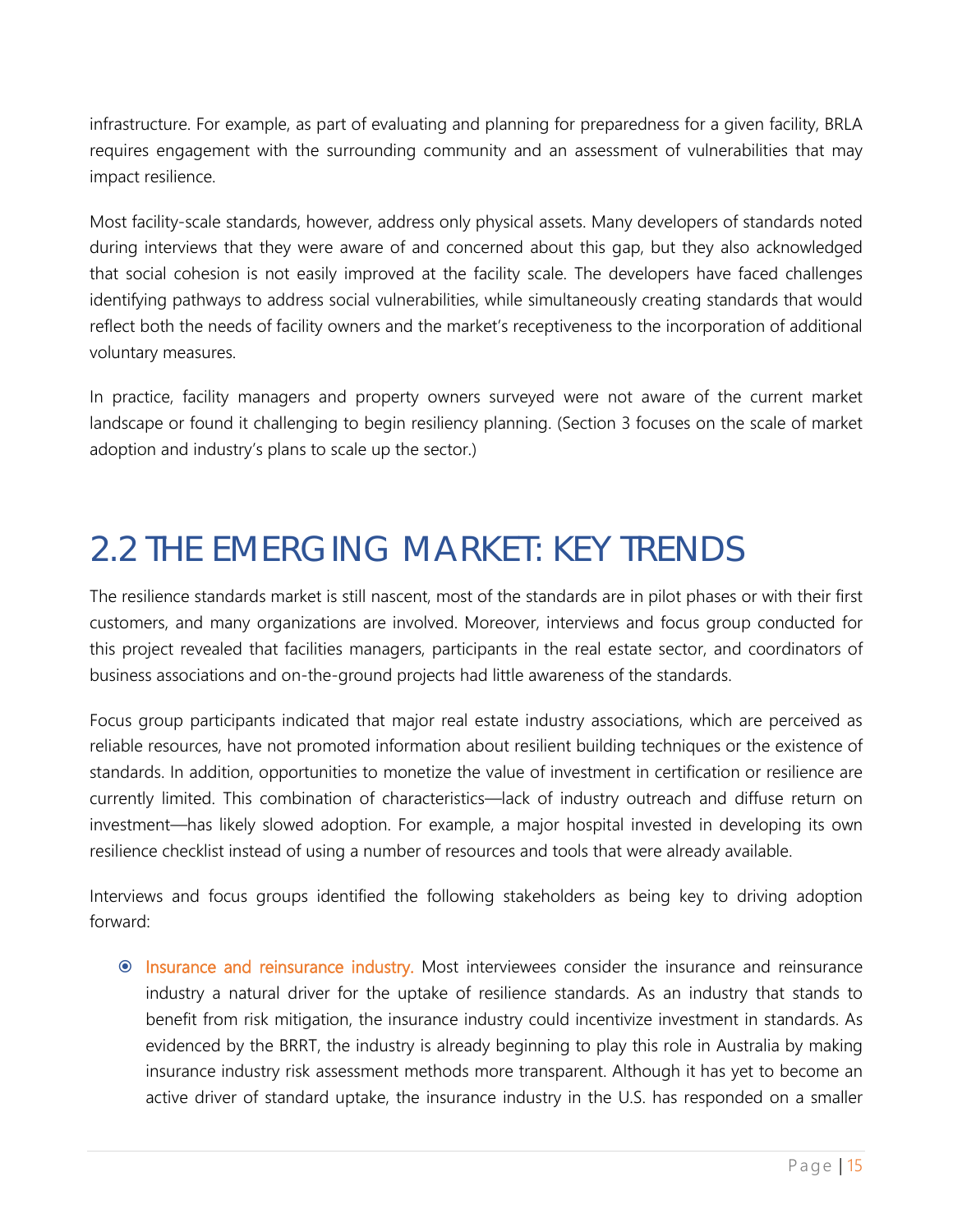scale by supporting the development of standards such as the FORTIFIED program, which has a strong focus on technical specifications and evidence-based actions to protect homes and smaller-scale commercial buildings from hurricanes, high winds, and hail.

Because regulations are state driven, the role of insurance companies varies by state. In the case of FORTIFIED, five states—Alabama, Mississippi, Georgia, South Carolina, and North Carolina have adopted either regulations requiring reductions in property insurance rates or incentives for homes that meet the FORTIFIED standard within certain counties.<sup>[5](#page-15-0)</sup> In the case of other standards on the market, however, insurers have yet to evaluate the financial benefit of the resilience benefits and do not offer discounts or incentives for property owners. Most interviewees felt that the insurance and reinsurance industry can and should play a large role in the adoption of resilience standards. For this to happen, however, would require (1) evaluating returns on investment in certification and (2) pursuing changes to local statutes or state insurance regulations to encourage or require insurer involvement via pricing or incentive structures to recognize the value of resilience investments.

#### **FORTIFIED: Regulatory Incentives for Market Adoption**

The FORTIFIED Home standard is designed to make new and existing homes more resilient to hurricanes, high winds, and hail. Since 2009, five states have adopted various regulatory incentive programs encouraging the adoption of the FORTIFIED Home standard.

In Alabama and Mississippi, FORTIFIED Home properties are eligible for insurance discounts within certain coastal areas. The Strengthen Alabama Homes program also provides grant funding for retrofits of existing homes. In Mississippi, Georgia, and South Carolina, FORTIFIED Home properties receive windmitigation credits through the state's wind pool.

Source: Insurance Institute for Business and Home Safety. 2017. "Regulatory Framework for FORTIFIED Insurance Incentives." Available a[t http://disastersafety.org//wp-content/uploads/FORTIFIED-](http://disastersafety.org/wp-content/uploads/FORTIFIED-Incentives1.pdf)[Incentives1.pdf.](http://disastersafety.org/wp-content/uploads/FORTIFIED-Incentives1.pdf)

 Lenders and financiers. Opportunities for specialized financing to support resilience are currently limited. Lenders have also been largely unresponsive to resilience standards. One exception is Property Assessed Clean Energy (PACE) financing, which has been used to support energy efficiency and renewable energy systems; under the PACE program (which requires state legislation), owners can pay back loans through additions to their property tax bill. To date, PACE has been used for resilience projects only in Florida and California;<sup>[6](#page-15-1)</sup> thus, PACE is unavailable in many areas where property owners may wish to invest in resilience. RELi, which was developed as

<span id="page-15-0"></span><sup>5</sup> Insurance Institute for Business and Home Safety. 2014. "Regulatory Framework for FORTIFIED Insurance

Incentives." Available at [http://disastersafety.org/wp-content/uploads/FORTIFIED-Home-Incentives\\_IBHS.pdf.](http://disastersafety.org/wp-content/uploads/FORTIFIED-Home-Incentives_IBHS.pdf)

<span id="page-15-1"></span><sup>&</sup>lt;sup>6</sup> PACENation. 2017. PACE in Florida. Available at [http://pacenation.us/pace-in-florida/.](http://pacenation.us/pace-in-florida/) San Francisco Department of the Environment. 2017. "Finance Your Energy-Saving and Water-Saving Home Upgrades." Available at https://sfenvironment.org/residentialpace.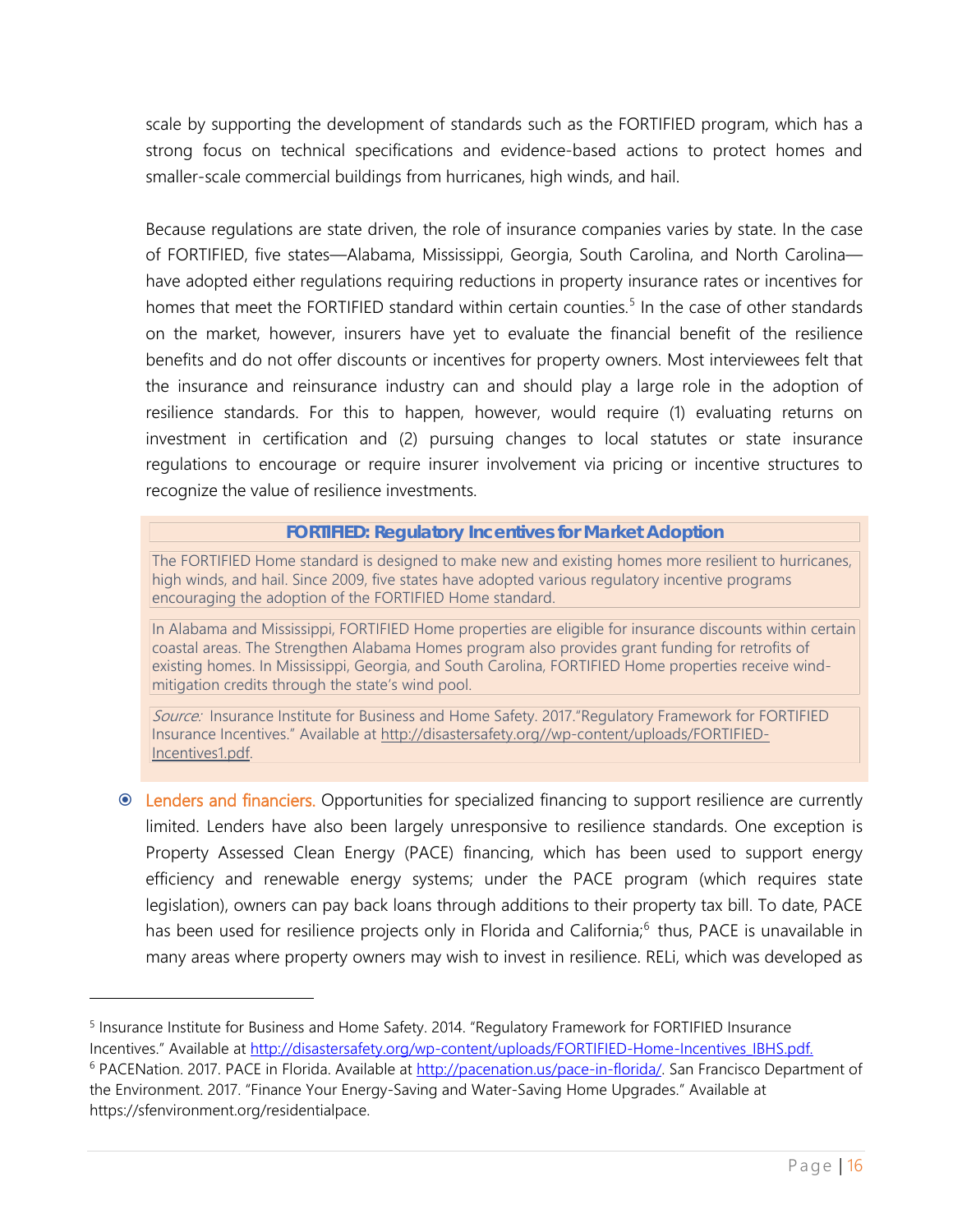an underwriting standard, was designed to encourage lenders to provide financial incentives to developers who use resilient design; RELi's creators are still in conversation with lenders to encourage industry uptake. Interviewees suggested many reasons that lenders may be wary of supporting resilience standards, including the need for case studies and demonstrated returns. Others indicated that regulation is a key driver for resilience financing, and some pointed to the need for political will to make regulatory changes.

In the case of residential properties, Federal Home Loan Banks can account for the value of resilience investments within appraisals by identifying where resilience increases property values. A study in Alabama, for example, found that FORTIFIED Gold homes, the highest level of residential certification available, had a [7](#page-16-0)% sale premium.<sup>7</sup> The commercial sector, however, does not have an equivalent structure. Appraisal systems and bond ratings have also been slow to respond to resilience investments and certifications, partly because of limited evidence of their effectiveness and financial impact.

- Regulators and state and local officials. Since there is a range of policy options that could spur adoption among developers and property owners, regulators and officials can be key sources of influence on resilient design. Interviewees noted that building codes can drive adoption, help create financing opportunities, and set performance baselines for communities. However, building codes have historically been slow to respond to new risks and emerging technologies. Moreover, not all local governments control their own building codes, so they cannot be universally used at the local level to influence development. Some interviewees noted, however, that local governments can encourage developers to incorporate resilience features through, for example, zoning review checklists used in the course of permit review or via zoning incentives.<sup>[8](#page-16-1)</sup>
- Facility owners and operators. Facility owners and operators are interested in resilience standards as a means of increase the marketability of their facilities to investors and tenants, particularly in areas that have experienced recent natural disasters. They noted in interviews and the focus group, however, that market awareness of tools and standards is limited. One large commercial real estate owner developed its own vulnerability assessment methodology for the company's building portfolio—an example of failure to engage in outreach to the real estate sector creating inefficiencies in the market.

<span id="page-16-0"></span> $7$  S. Awondo, et al. "Estimating the Effect of FORTIFIED Home Construction on Home Resale Value." University of Alabama. Available at [http://aciir.culverhouse.ua.edu/wp-content/uploads/2016/08/FORTIFIEDReport\\_V2-1.pdf](http://aciir.culverhouse.ua.edu/wp-content/uploads/2016/08/FORTIFIEDReport_V2-1.pdf)

<span id="page-16-1"></span><sup>8</sup> Boston Planning and Development Agency. 2017. "Article 37—Green Buildings." Zoning Code. Available at [https://www.municode.com/library/ma/boston/codes/redevelopment\\_authority?nodeId=ART37GRBU.](https://www.municode.com/library/ma/boston/codes/redevelopment_authority?nodeId=ART37GRBU)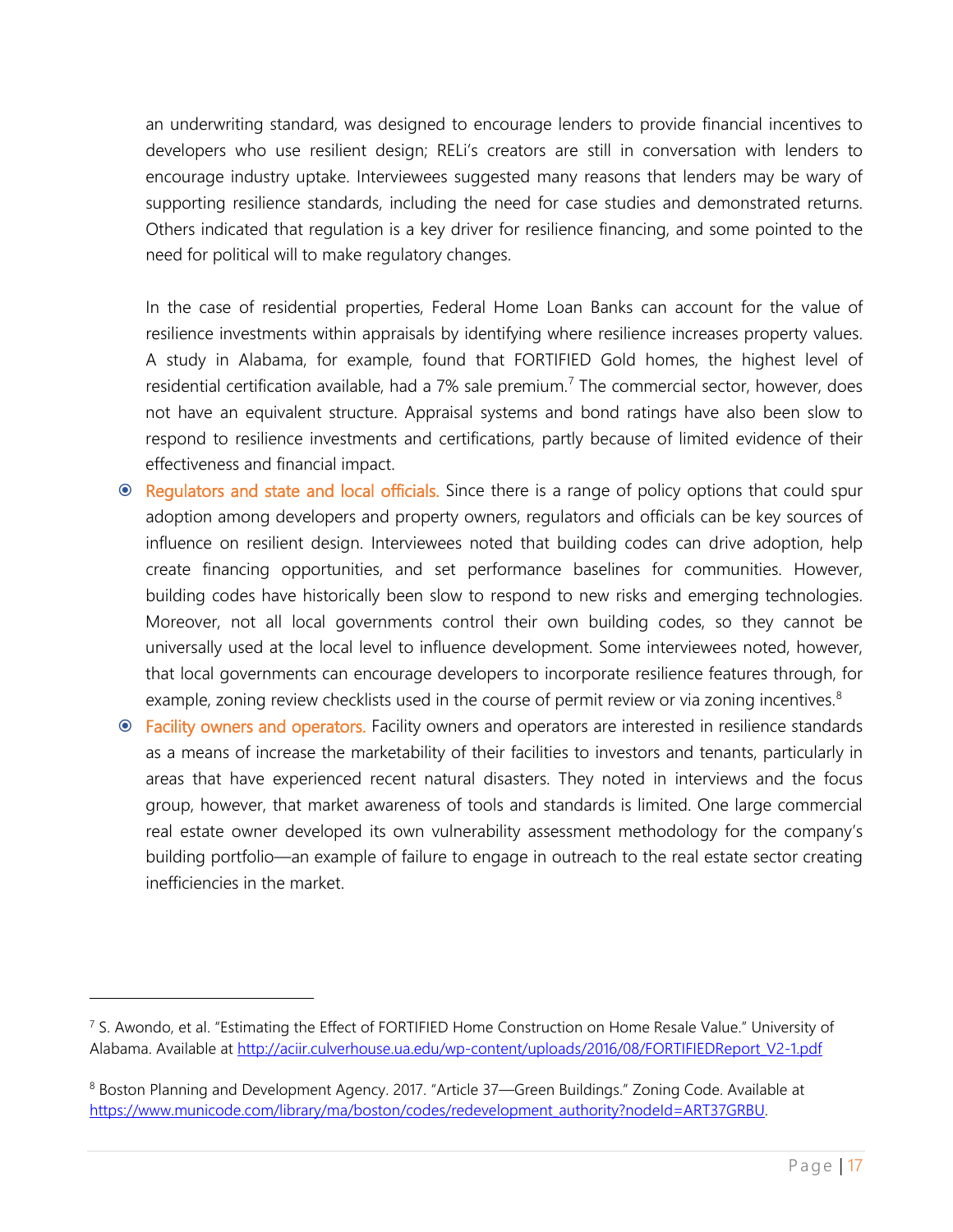## <span id="page-17-0"></span>2.2.1 REMAINING FACILITY AND COMMUNITY NEEDS

Though the emerging market for resilience standards is crowded, unmet needs remain. As shown in Figure 4, few facility-scale standards apply to existing buildings; most are geared toward design and new construction. The extent to which current standards address climate hazards also varies. Much of the focus is on acute events such as hurricanes and floods, and standards tend to be oriented toward the shorter term; few standards incorporate long-term planning for climate hazards or employ climate projections, which are more appropriate for addressing risks like sea-level rise than historical records.

And while social vulnerability is an important element of resilience, most standards focus on physical assets: few incorporate features that would increase social resilience, such as by ensuring a backup food supply or sheltering and evacuations for vulnerable populations. Although some standards are attempting to address social vulnerability (e.g., there are credits geared to supporting systems such as telecommunications, human health, and emergency planning), such efforts vary from standard to standard, and none of the standards fully integrate social vulnerability.

## <span id="page-17-1"></span>SECTION 3 PATHWAYS TO SCALE

If the adoption of standards is to increase, many key stakeholders will need to take action. Both desk research and interviews undertaken for this project revealed parallels between the resilience and green building markets; many of the regulatory and incentive structures, stakeholders, and policies that supported improvements in building energy performance will also be crucial to the evolution of the resilience market. This section outlines next steps to consolidate and drive adoption of resilience standards.

 Streamline the market by increasing coordination among standards developers. Many facility owners, property managers, and local officials are unsure of how to navigate the existing market for resilience standards. One way to improve this situation would be to simplify the market by increasing coordination and outreach among developers and administrators of current tools and standards. Foundations could play a role in such an effort by convening and supporting conversations between developers, other experts, and representatives from industries or industry associations to discuss the state of the market—including barriers, opportunities, and areas that are ripe for collaboration. One possible outcome would be the formation of a working group, network, or other platform to facilitate an ongoing relationship between these stakeholders. Interviewees pointed to several nonprofits and industry associations as potential convening bodies, including the US Green Building Council, the Urban Land Institute, the Institute for Market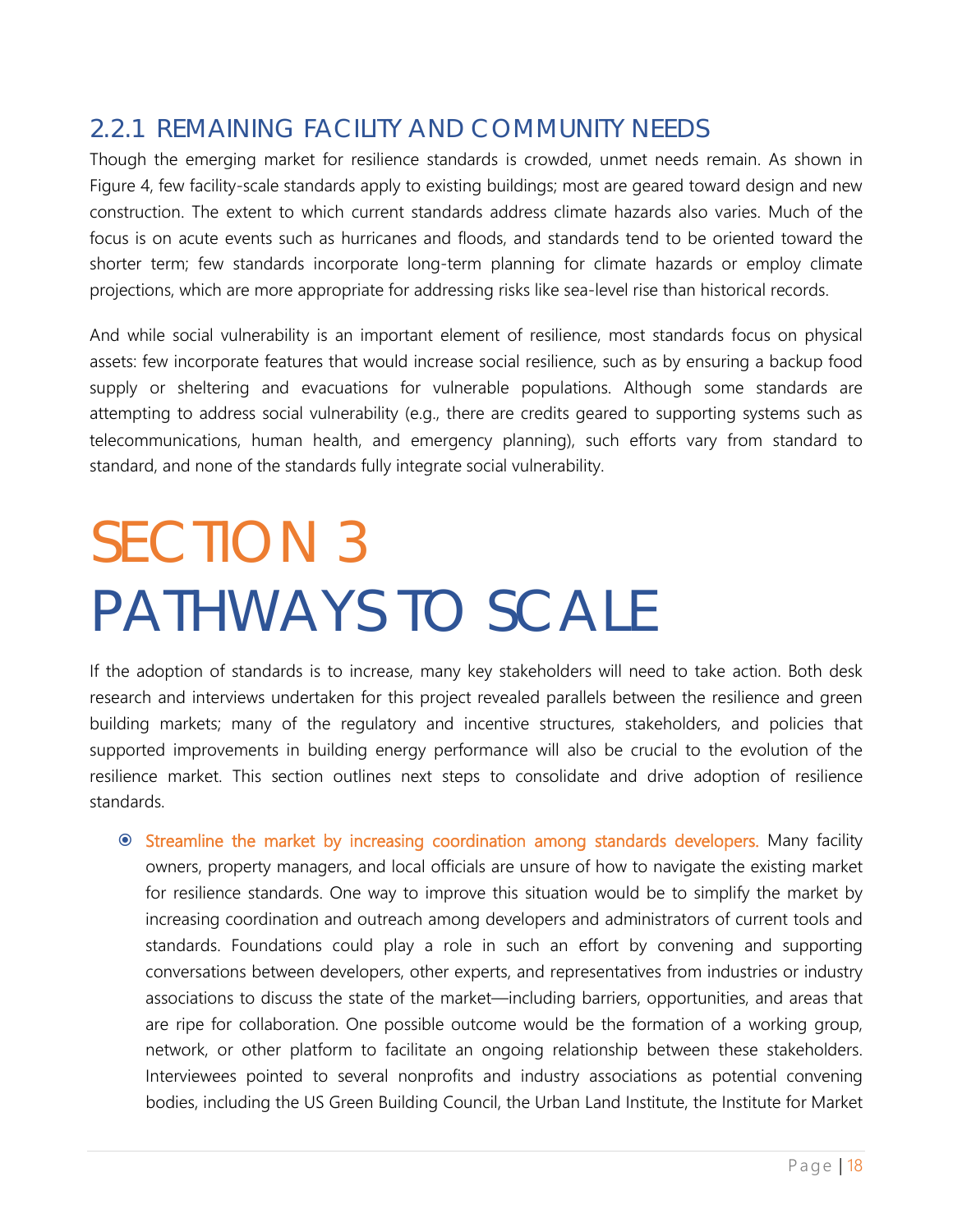Transformation, the Building Owners and Managers Association International (BOMA), and the National Institute for Building Sciences.

Some standards developers have already started to streamline their tools by cross-referencing to other standards to avoid overlap and increase compatibility. RELi and LEED, for example, crossreference FORTIFIED, REDi, and other standards. Some developers have expressed interest in collaborating not only to avoid overlap but to address gaps. Some interviewees suggested that an industry association might be a useful way to drive market adoption and address resilience to different hazards at different scales.

- Develop pathways for shaping local policy. State and local policy makers can use a range of policies to help drive market adoption of resilience standards and encourage market growth, including building codes, beyond-code policies, zoning and permitting, and incentive and financing programs.
	- $\triangleright$  Building codes and policies can drive market adoption and help open financial markets for resilience investments. Integrating resilience standards into building codes is particularly relevant for cities that have control over their own codes outside of statewide legislation. Los Angeles, for instance, has adopted the Envision framework for all new public works projects in the city. $9$  If building codes are not under local control, or if state building code does not address resilience, voluntary standards can play an interim role by demonstrating what is possible, and by helping to identify minimum performance thresholds.
	- $\triangleright$  Beyond-code policies may enable local governments to take action on resilience, particularly in states where local governments do not control their building codes. Stretch codes, for example, are passed as enabling legislation at the state level and can be adopted by cities and towns to encourage local development standards that exceed those set by the state building code. They have been used to encourage energy efficiency and may lend themselves to resilience as well. Code councils and stakeholder groups will be critical to integrating resilience into current codes. Due to the cyclical nature of building code updates, however, building codes may be slow to respond to localized or short-term hazards, and to incorporate new technologies for building resilience.
	- $\triangleright$  Revised zoning and permitting ordinances can encourage resilience and help bolster the market by (1) drawing on the content of resilience standards and (2) requiring or offering incentives for certification. For example, local governments could provide development bonuses for resilience investments, require developers to demonstrate having taken

<span id="page-18-0"></span><sup>9</sup> Institute for Sustainable Infrastructure. 2016. "City of Los Angeles City Council Adopts Envision as City Policy." Available at [https://sustainableinfrastructure.org/case-study/city-of-los-angeles-city-council-adopts-envision-as-a](https://sustainableinfrastructure.org/case-study/city-of-los-angeles-city-council-adopts-envision-as-a-policy/)[policy/.](https://sustainableinfrastructure.org/case-study/city-of-los-angeles-city-council-adopts-envision-as-a-policy/)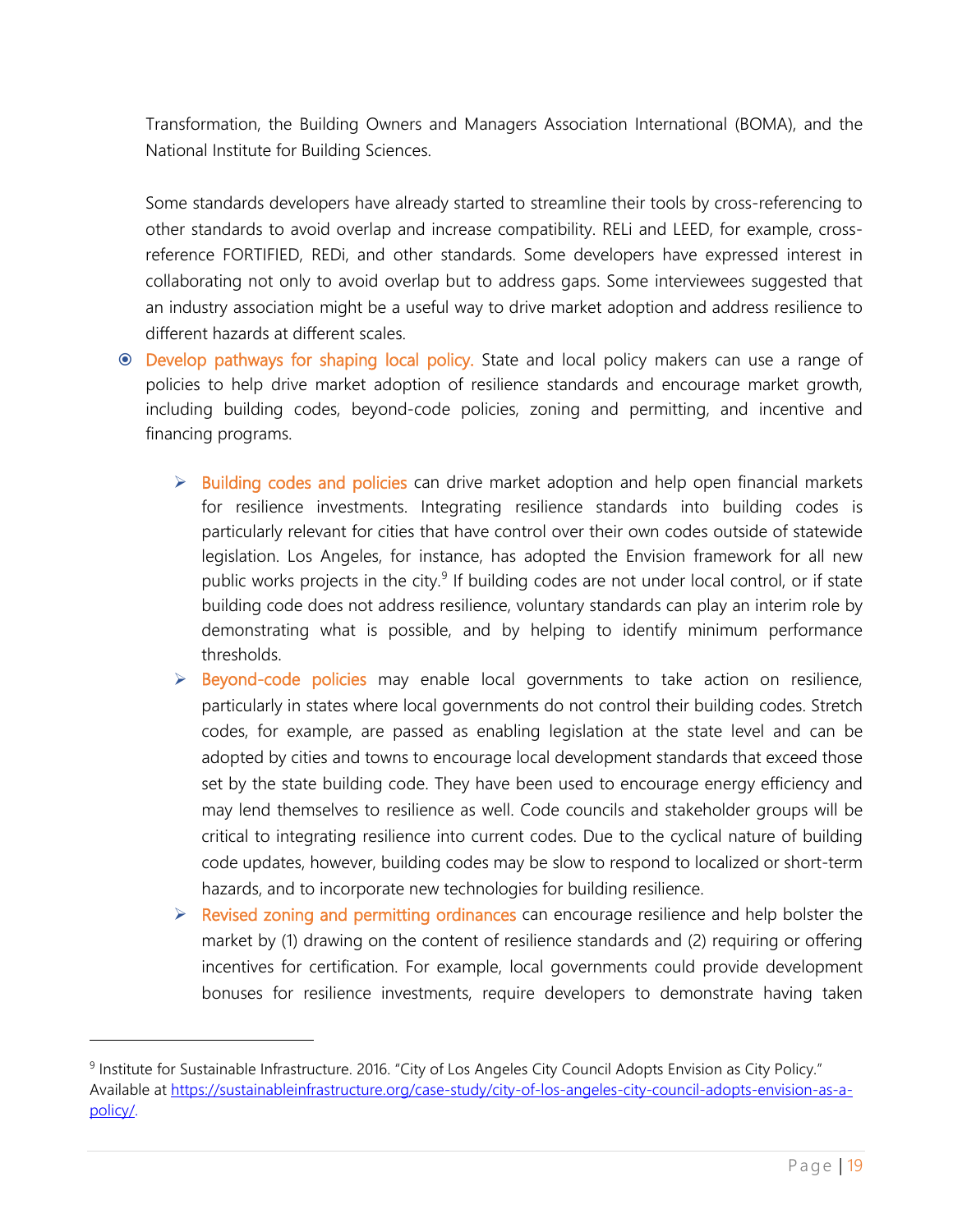actions that are equivalent to obtaining resilience certification, provide zoning guidance for resilience, and provide or require preparedness checklists for facilities. Any standards, including checklists, should reflect local hazards and risks. Baltimore, Maryland, for example, developed the Disaster Preparedness and Planning Project (DP3 Plan), which includes resilience checklists for buildings, infrastructure, and public services.<sup>[10](#page-19-0)</sup> States may support efforts to update zoning and permitting by providing technical assistance or informational resource development.

- $\triangleright$  Financing and incentive programs would address one of the principal gaps in the resilience standards market. Lenders and financiers are more likely to support investments that are required or recommended by local policy or industry best practice. Thus, nongovernmental organizations and building industry associations, such as BOMA and the NAIOP (Commercial Real Estate Development Association), could assist by developing case examples, model codes, and policies to encourage financing and incentives for resilient development. Incentive programs could include tax benefits, grants, lower development fees, or other financial incentives. The Strengthen Alabama Homes program, for example, is financed by insurance license fees and donations from the insurance industry, and provides progressively structured financing to help homeowners use the FORTIFIED standard to retrofit for resilience.<sup>[11](#page-19-1)</sup> Some states and communities have successfully incorporated resilience investments into PACE financing, which could provide a near-term path for encouraging investments. To date, however, PACE has not been widely adopted for resilience and is limited to hazards such as hurricanes in Florida and drought and seismic threats in San Francisco.<sup>[12](#page-19-2)</sup>
- Develop technical assistance programs and guidance for property owners and managers. Current standards do not provide clear pathways for facility-scale adoption by property owners and managers. While many standards provide methodologies for assessing risk, interviewees noted that guidance is needed for (1) assessing which risks to address on certain time scales and (2) addressing interdependent systems. Thus, technical assistance that would enable facilities managers to (1) identify and asses hazards and (2) select risk evaluation tools and standards could help spur the market. Enterprise Green Communities has made an effort along these lines through the Ready to Respond Toolkit, which is designed to support retrofits of multi-family

<span id="page-19-0"></span><sup>&</sup>lt;sup>10</sup> City of Baltimore. 2013. "Disaster Planning and Preparedness Project: A Combined All-Hazards Mitigation and Adaptation Plan." Available at<http://mitigationguide.org/wp-content/uploads/2013/07/Baltimore-HMP.pdf> <sup>11</sup> Insurance Institute for Business and Home Safety. 2017. "Strengthen Alabama Homes: Frequently Asked

<span id="page-19-1"></span>Questions." Available at https://strengthenalabamahomes.com/Content/Pdfs/SAHFAQs.pdf.

<span id="page-19-2"></span><sup>&</sup>lt;sup>12</sup> PACENation. 2017. "PACE in Florida." Available at [http://pacenation.us/pace-in-florida/.](http://pacenation.us/pace-in-florida/) San Francisco Department of the Environment. 2017. "Finance Your Energy-Saving and Water-Saving Home Upgrades." Available at [https://sfenvironment.org/residentialpace.](https://sfenvironment.org/residentialpace)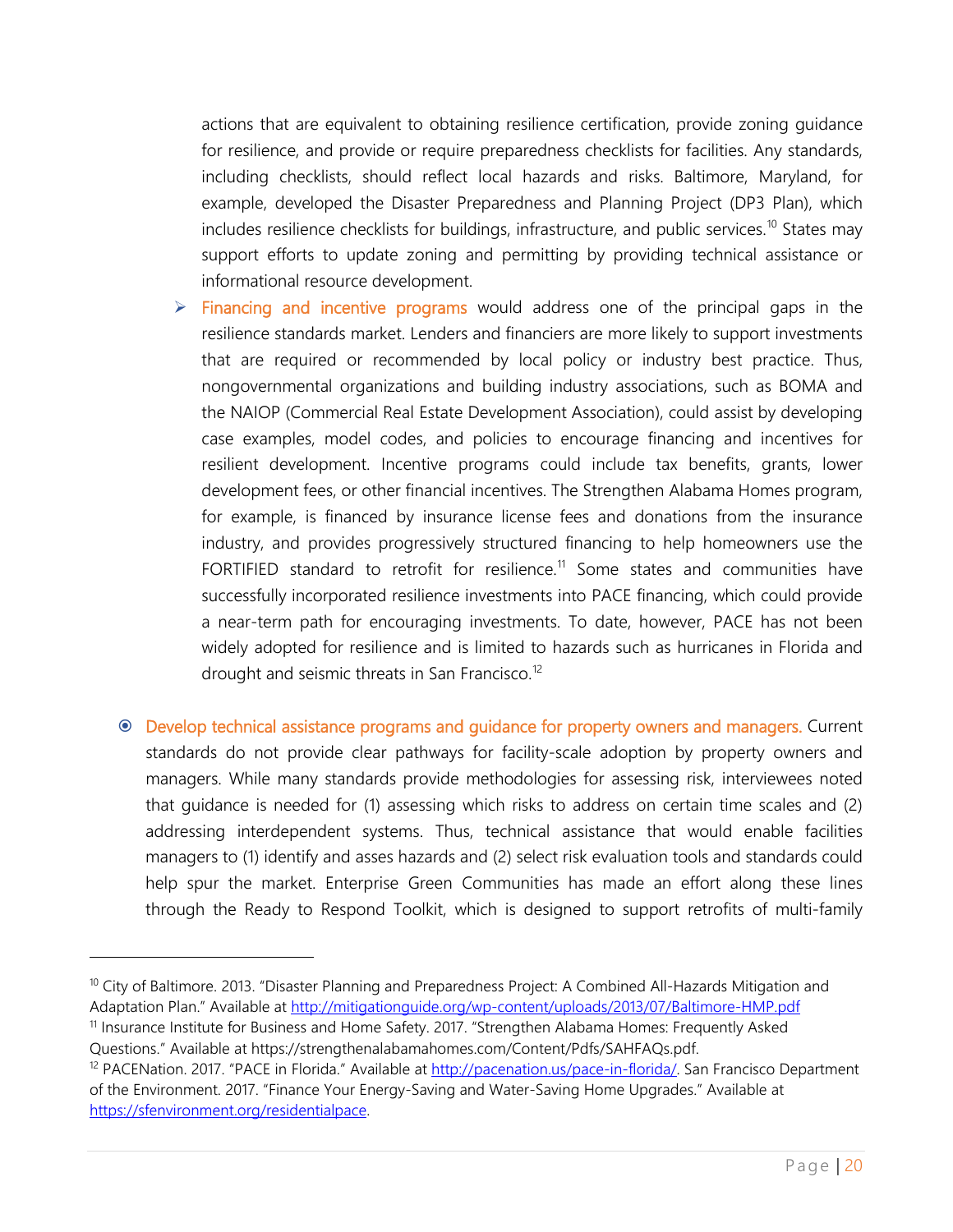housing and also provides a resilience readiness assessment program for staff of existing facilities.<sup>[13](#page-20-0)</sup> Technical assistance programs could be part of an offering from a forum or industry organization. Finally, technical resources could help address inequities, by supporting facilities that have limited capacity to address resilience.

**Process-based Approach to Resilience: Building Resilience- Los Angeles Project**

The Building Resilience Los Angeles Project, led by the USGBC-Los Angeles Chapter, began in 2015. The project aims to create a process-based approach to community resilience, by working with individual facilities to address their vulnerability. In 2016, the BRLA project released Building Resilience-LA: A Primer for Facilities, which created a process for identifying resilience goals and objectives at a facility-level, and creating and implementing a plan to address those goals.

The framework includes guidance on the formation of a project team, the identification of overlapping organizational and community goals, and identifies different potential tools that can be used to understand vulnerabilities and risks. USGBC-LA continues to develop the BRLA project, with specific focus on building capacity through training and developing tools and resources.

Source: Building Resilience-LA: A Primer for Facilities. 2016. USGBC-LA. Available at: <http://www.resilience.la/#intro>

Some of the interviewees believe that the path of least resistance is to integrate resilience into existing green building certifications and programs. LEED, for example, has enjoyed widespread adoption by marketing the co-benefits associated with green buildings, such as savings from energy efficiency.<sup>[14](#page-20-1)</sup> Additional mechanisms, such as local regulations and incentives encouraging green building standards, have also helped move the market.

Despite the similarity of the two markets, however, barriers to entry may differ. Some interviewees noted that in the green building market, incentives for energy efficiency are split between landlords and tenants, based on utility payments and on the length of time a facility is owned or leased by the same parties. But because resilience is a life-safety issue and can be considered more essential to the mission of a facility, resilience standards could be less affected by split incentives. Thus, in geographic areas that have been subject to disasters and have a high risk of their recurrence, resilience may be valued among developers even with short-term ownership structures.

<span id="page-20-0"></span><sup>&</sup>lt;sup>13</sup> Enterprise. 2017. Ready to Respond Tools for Resilience. Available at

http://www.enterprisecommunity.org/solutions-and-innovation/green-communities/tools-and-services/ready-torespond

<span id="page-20-1"></span><sup>&</sup>lt;sup>14</sup> US Green Building Council. 2017. "The Business Case for Green Building: A Compilation of Citations." Available at http://www.usgbc.org/articles/business-case-green-building.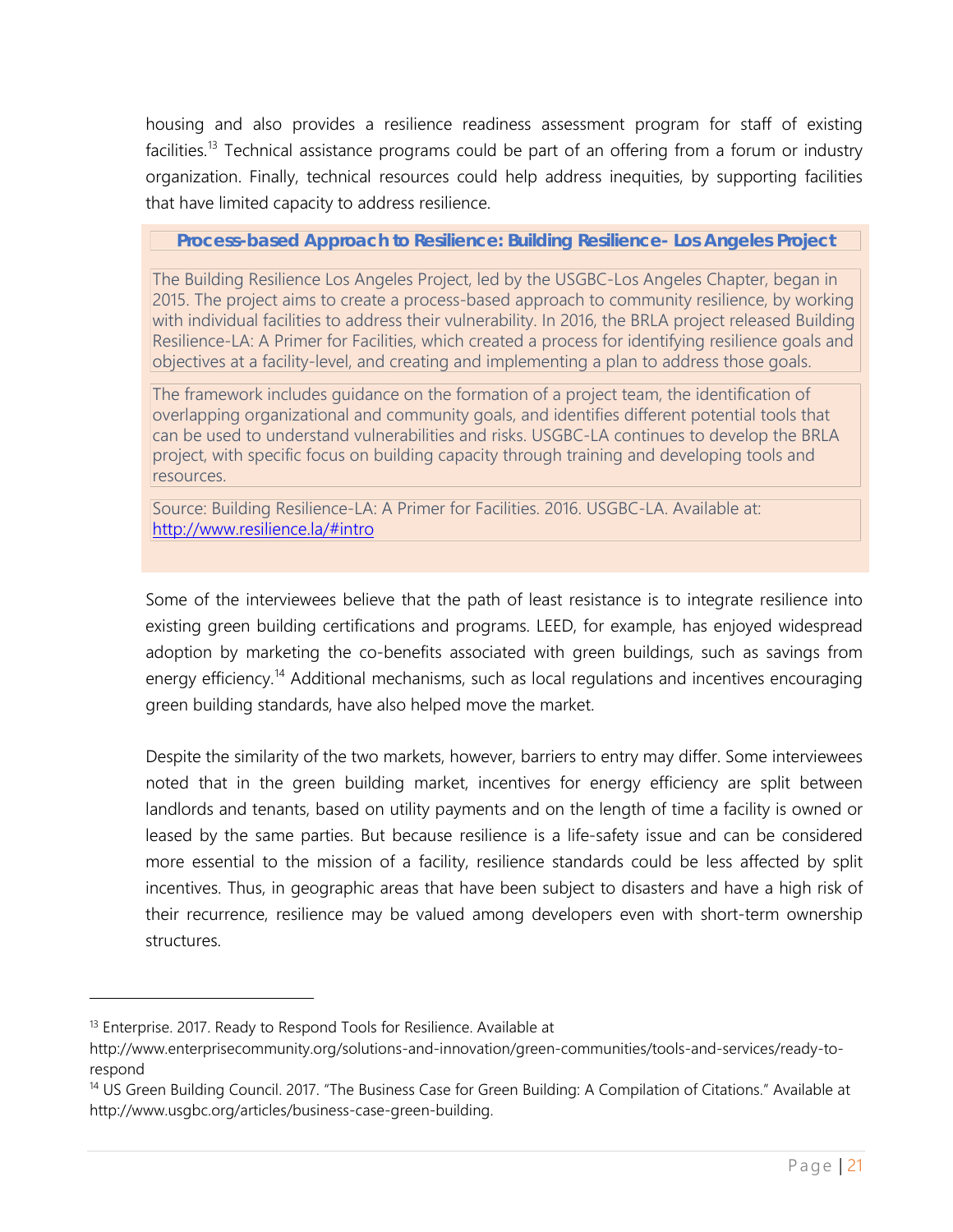Demonstrate the return on investment (ROI) of resilience standards. As awareness grows of the risks posed by extreme weather events and climate change, resilient design will become a higher priority for property developers and managers. At the same time, state and local regulations have made resilience challenging to scale: insurance regulations vary by state, and planning and zoning differ by jurisdiction.

Interviewees consistently stated that the monetization of resilience investments is crucial to sustainable growth in the resilient design sector. Cost-benefit analyses, including avoided-costs estimates, for both the technologies and design elements embedded within resilience standards are necessary to bring insurers and financiers into the sector. Both economic evidence and performance metrics demonstrating returns could drive insurance discounts or debt financing. A few organizations have begun research to demonstrate performance-based outcomes for facility preparedness, including Enterprise Community Partners and FORTIFIED. FORTIFIED has created a testing facility to explore the effects of high winds and hail on residential and commercial buildings of up to two stories.

Organizations such as the National Institute for Building Sciences are attempting to assess the returns on specific technologies. To help the market grow, standards developers and other stakeholders could collaborate, codevelop, fund, and consolidate existing ROI studies and apply them to a wider range of hazards and technologies. Such consolidation could create further consensus regarding the importance of these investments. Several interviewees also emphasized the opportunity to encourage the adoption of appraisal, loan, and bond underwriting standards that recognize the value of resilience (e.g., by offering improved bond ratings or lower interest rates for communities where resilience standards have been deployed). RELi was conceived as an underwriting standard, but in the absence of sufficient demand, lenders have been slow to react. Foundations could play a key role in spurring resilience research, by convening and fostering collaboration between stakeholders in the finance, underwriting, and insurance sectors.

 Engage in outreach through industry associations. Throughout the interviews and focus group session, practitioners working at the facility level and within the real estate industry shared that they had limited understanding of available resources, and requested assistance with resiliency planning. They also noted that trusted industry voices—such as BOMA and the International Facilities Managers Association—were not disseminating information on resilience planning. As noted earlier, such organizations could serve as natural conveners or trainers of property owners and managers. At a minimum, a summit meeting would increase outreach and awareness, mitigate the creation of standards with overlapping content, and possibly motivate resilience planning for property portfolios.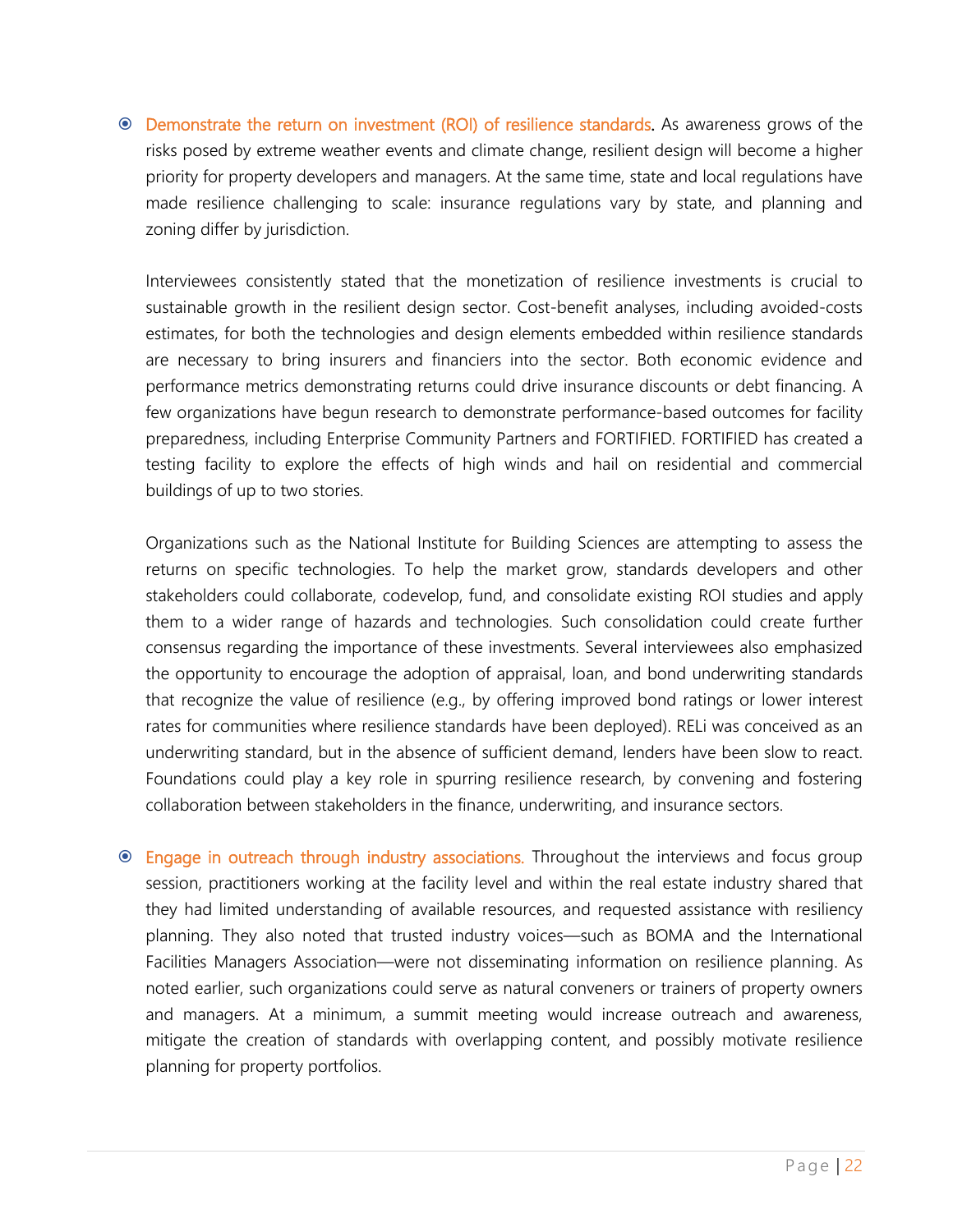## <span id="page-22-0"></span>3.1 KEY IMPLEMENTATION PARTNERS FOR SUGGESTED STRATEGIES

Throughout the review of the market for voluntary resilience standards, key stakeholders surfaced as drivers for resilience. Figure 5 summarizes the roles of different stakeholder groups in market development.

#### Figure 5- Key Partners

| <b>Strategy</b>                                                                   | Lender &<br>Investor | Foundation | <b>States</b> | Local<br><b>Jurisdictions</b> | <b>Facility</b><br>Owner /<br>Manager | <b>Standard</b><br><b>Developer</b> | Insurance<br>Sector |
|-----------------------------------------------------------------------------------|----------------------|------------|---------------|-------------------------------|---------------------------------------|-------------------------------------|---------------------|
| <b>Streamline and</b><br>unify resilience<br>standards                            |                      |            |               |                               | $\bullet$                             |                                     |                     |
| Explore code and<br>insurance<br>regulation                                       |                      |            |               |                               |                                       |                                     |                     |
| Adopt local policy<br>options                                                     |                      |            |               |                               |                                       |                                     |                     |
| Deliver technical<br>assistance to<br>facility managers<br>and property<br>owners |                      |            |               |                               |                                       |                                     |                     |
| Demonstrate the<br><b>ROI of resilience</b><br>standards                          | $\bullet$            | ٠          |               |                               | $\bullet$                             |                                     |                     |
| <b>Education and</b><br>outreach                                                  |                      |            |               |                               |                                       |                                     |                     |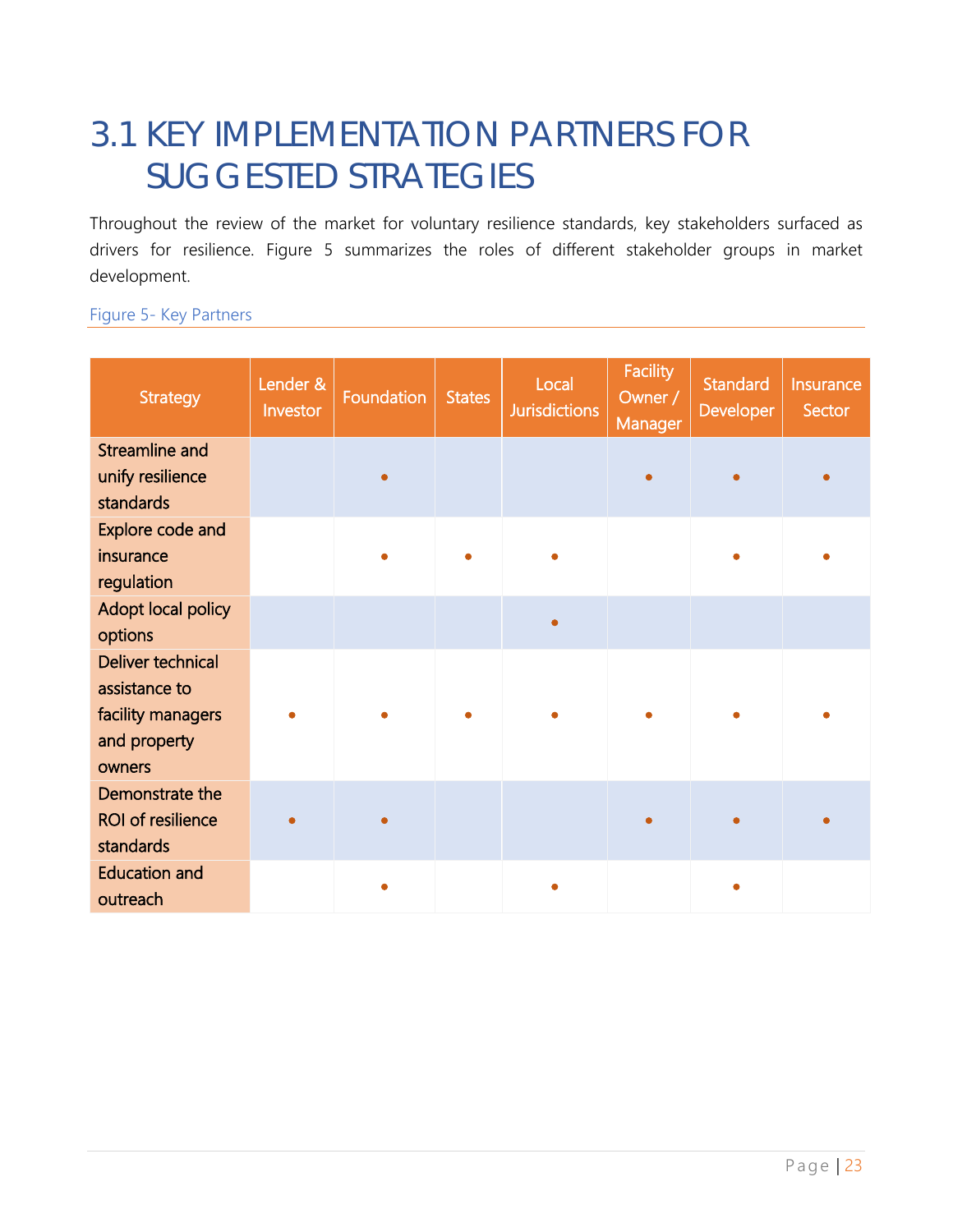# <span id="page-23-0"></span>SECTION 4 **CONCLUSION**

The voluntary resilience standards market is in its early stages and includes a large variety of standards, each of which is responsive to a market niche. The current standards apply to a variety of systems and can be applied on a range of scales, from the facility to the community level. While gaps remain in the market, there are several options available to facilitate near-term planning for both for new and existing facilities.

Meeting medium- and long-term needs, however, will require a concerted effort to (1) expand outreach and education about existing programs and (2) spur the movement of support sectors, such as the finance and insurance industries, to encourage market growth. The National Institute for Building Sciences, RELi, FORTIFIED, and other entities are leading efforts to quantify the costs and benefits of resilience, which can support effective policy design and encourage investment. Such research efforts could lead to more targeted, performance-based outcomes for resilient buildings, and a clear articulation of resulting monetary returns. These strategies represent initial steps toward strengthening the market. Improved resilience will be critical to successful adaptation to climate change and to the creation of stronger communities.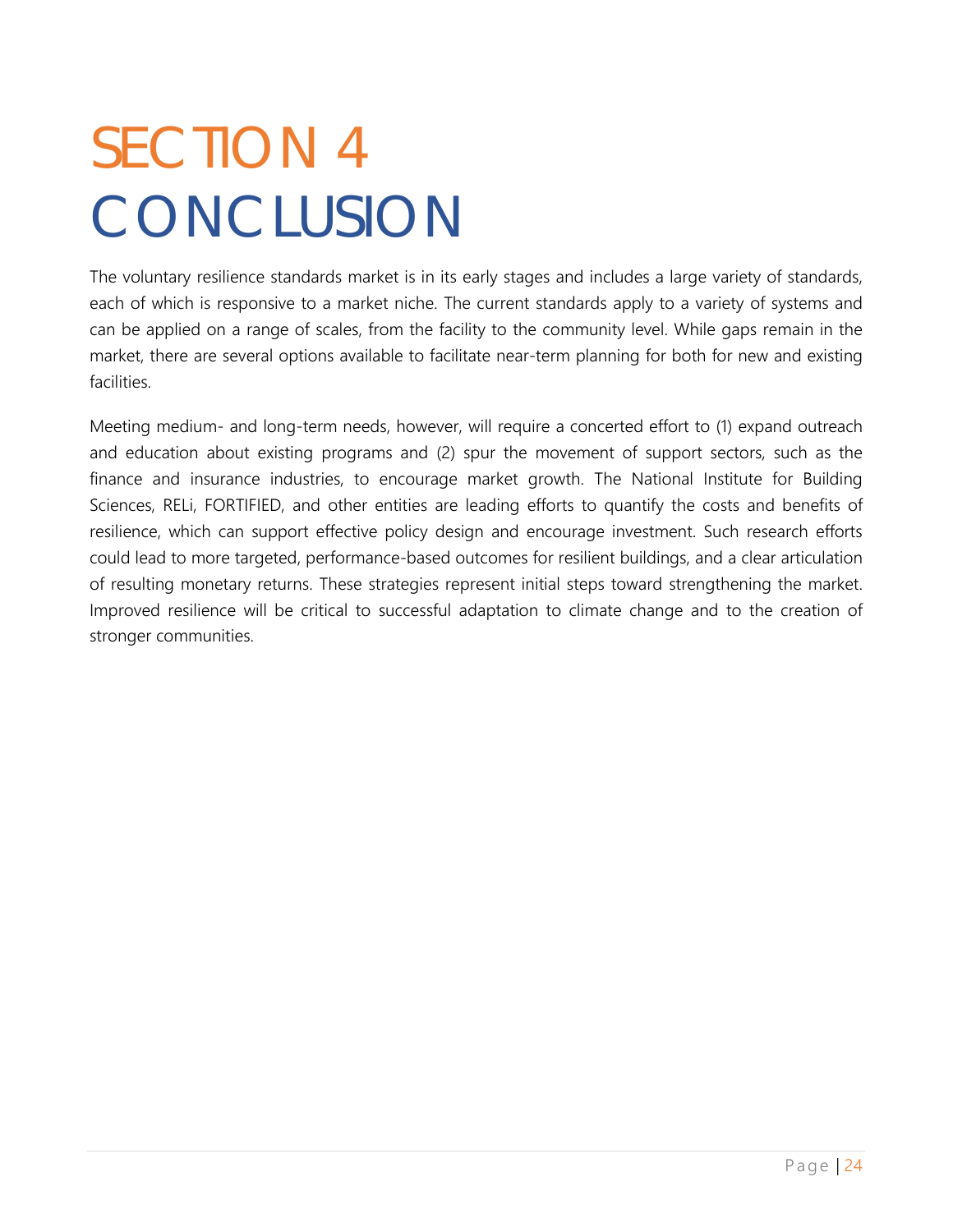# <span id="page-24-0"></span>APPENDIX A: RESILIENCE STANDARDS

Standards are listed in alphabetical order, and descriptions include links to each organization's website.

### <span id="page-24-1"></span>4.1.1 ALLIANCE FOR NATIONAL AND COMMUNITY RESILIENCE

The Alliance for National and Community Resilience (ANCR—pronounced "anchor") is a nonprofit formed by leaders from the International Code Council, the U.S. Resilience Council, and the Community and Regional Resilience Institute. The alliance's goal is to develop a community resilience benchmarking system that would lead to a three-tier certification program for communities with strong performance. The straw proposal uses a holistic approach to consider community resilience to several different stressors or risks. The initiative has several observers and partners from the nonprofit and private sectors (e.g., ICMA and Target). Working groups are being formed to develop criteria for various systems (e.g., the natural environment, food systems). The benchmarking system is still being developed, but the [proposed process](http://www.resilientalliance.org/) would allow communities to self-assess using ANCR tools, and seek recognition if their benchmarking results are strong. (Because the benchmarking system is still in development, it was excluded from the framework shown in Figure 2.)

### <span id="page-24-2"></span>4.1.2 BUILDING RESILIENCE RATING TOOL

The Insurance Council of Australia, an industry association of insurance providers, developed the webbased **[Building Resilience Rating Tool](https://www.resilient.property/)** (BRRT) as part of its larger program on [resilience.](http://www.buildingresilience.org.au/about-us) A simplified version of the hazard rating assessment used by insurers, the BRRT is now in its second beta release, and is available for testing by insurers and other interested parties. Relying on publicly available data sets and user-submitted information, the hazard rating tool focuses on minimizing damage to homes from natural disasters. It is currently limited to single-family homes. Risk is calculated based on building materials, location, and vulnerability to bushfires, cyclones, flooding, and hail. The tool provides an initial assessment of the home's vulnerability, calculates a resiliency score between 1 and 5, and offers homeowners guidance on improving their home's performance. Once the tool has been publicly released, resilience improvements will help reduce insurance premiums.

The BRRT could provide a useful model for education, outreach, and insurance industry partnership in the United States. In the first beta release, the Insurance Council of Australia was considering the addition of commercial properties, but neither alpha nor beta commercial software is currently available.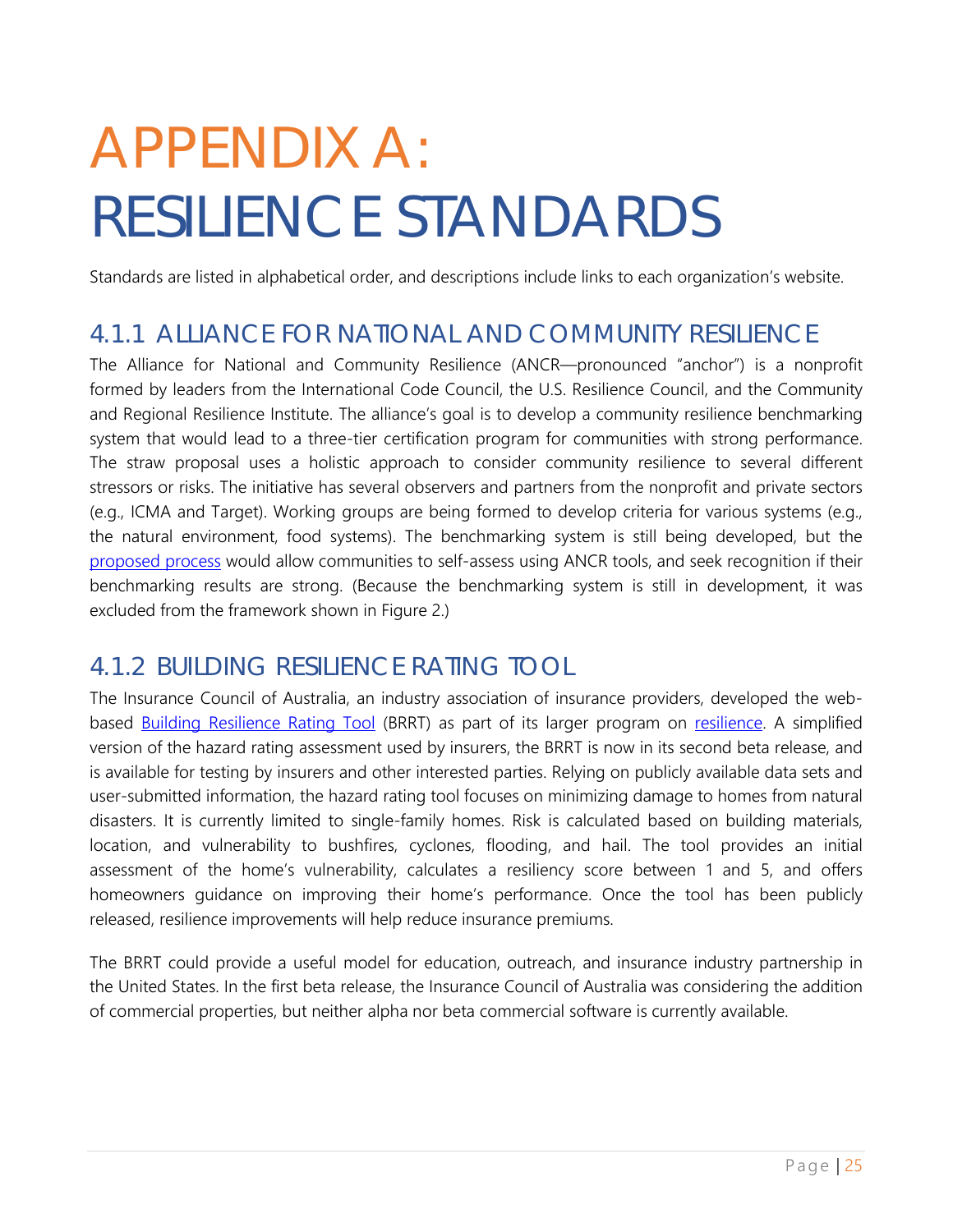## <span id="page-25-0"></span>4.1.3 BUILDING RESILIENCE IN LA

The Building Resilience in LA (BRLA) project launched in 2015 as an initiative of the Los Angeles chapter of the US Green Building Council. The BRLA focuses on capacity building and education for existing facilities. The [Building Resilience Los Angeles: A Primer for Facilities Guide,](https://static1.squarespace.com/static/57dc2456e58c62e05fee0316/t/58177cb7725e25ba06357b20/1477934275541/10-24-2016_BuildingResiliency-LA.pdf) released in October 2016, outlines a process for (1) incorporating resilience into operations and (2) initiating the institutional changes required to support preparedness planning. The facilities guide and training developed by BRLA has been piloted by the Los Angeles business community, key community organizations, and nonprofits. The BRLA program is designed to build community-wide resilience, develop benchmarking methodologies, and create a community of practice for existing facilities. It is one of the few standards reviewed with a specific focus on existing buildings.

### <span id="page-25-1"></span>4.1.4 COMMUNITY RESILIENCE ASSESSMENT METHODOLOGY

In January 2016, the National Institute of Standards and Technology (NIST) released a concept paper for the development of [a community resilience assessment methodology](https://www.nist.gov/sites/default/files/documents/el/resilience/NIST-GCR-16-001.pdf) (CRAM). The goal is to assess community resilience by measuring the preparedness of different resource areas and infrastructure systems on which communities depend (e.g. communication and transportation). Built on research and stakeholder dialogues conducted to support the development of a [disaster resilience framework,](http://nvlpubs.nist.gov/nistpubs/gcr/2015/NIST.GCR.15-917-37.pdf) CRAM places a strong emphasis on the interconnection between infrastructure and social systems and complements NIST's ongoing [effort to support community resilience planning.](https://www.nist.gov/programs-projects/community-resilience-program)

CRAM outlines steps that communities can follow in order to select areas for analysis (e.g., security and safety), assess how well existing services are supporting whatever goal is under consideration, and identify ways to improve the performance of infrastructure or social systems in the event of disaster. CRAM will also include performance indicators, but the methodology is currently in development

## <span id="page-25-2"></span>4.1.5 ENTERPRISE GREEN COMMUNITES

Enterprise Community Partners, a financial lender to affordable housing projects, administers the Enterprise Green Communities Certification Program, which is designed for both new construction and existing buildings. The certification criteria were most recently updated in 2015 and are available to any facility with affordable housing units. As part of the [certification criteria,](https://www.enterprisecommunity.org/sites/default/files/media-library/solutions-and-innovation/green/ecp-2015-criteria-checklist-11-15.pdf) the Enterprise Green Communities program requires adoption of a resilient design feature that improves performance in response to extreme weather events and power outages; it also includes an optional credit for conducting a vulnerability assessment, which must include consideration of climate projections.

To complement the certification program, Enterprise Community Partners has developed the [Ready to](http://www.enterprisecommunity.org/solutions-and-innovation/green-communities/tools-and-services/ready-to-respond)  [Respond Toolkit,](http://www.enterprisecommunity.org/solutions-and-innovation/green-communities/tools-and-services/ready-to-respond) which focuses on resilience. The toolkit includes guidance for staffing and operating multi-family housing during disasters, as well as guidance on resilience retrofits for existing facilities. Enterprise Community Partners is also piloting a series of resilience-readiness assessments of existing multifamily facilities in New York City.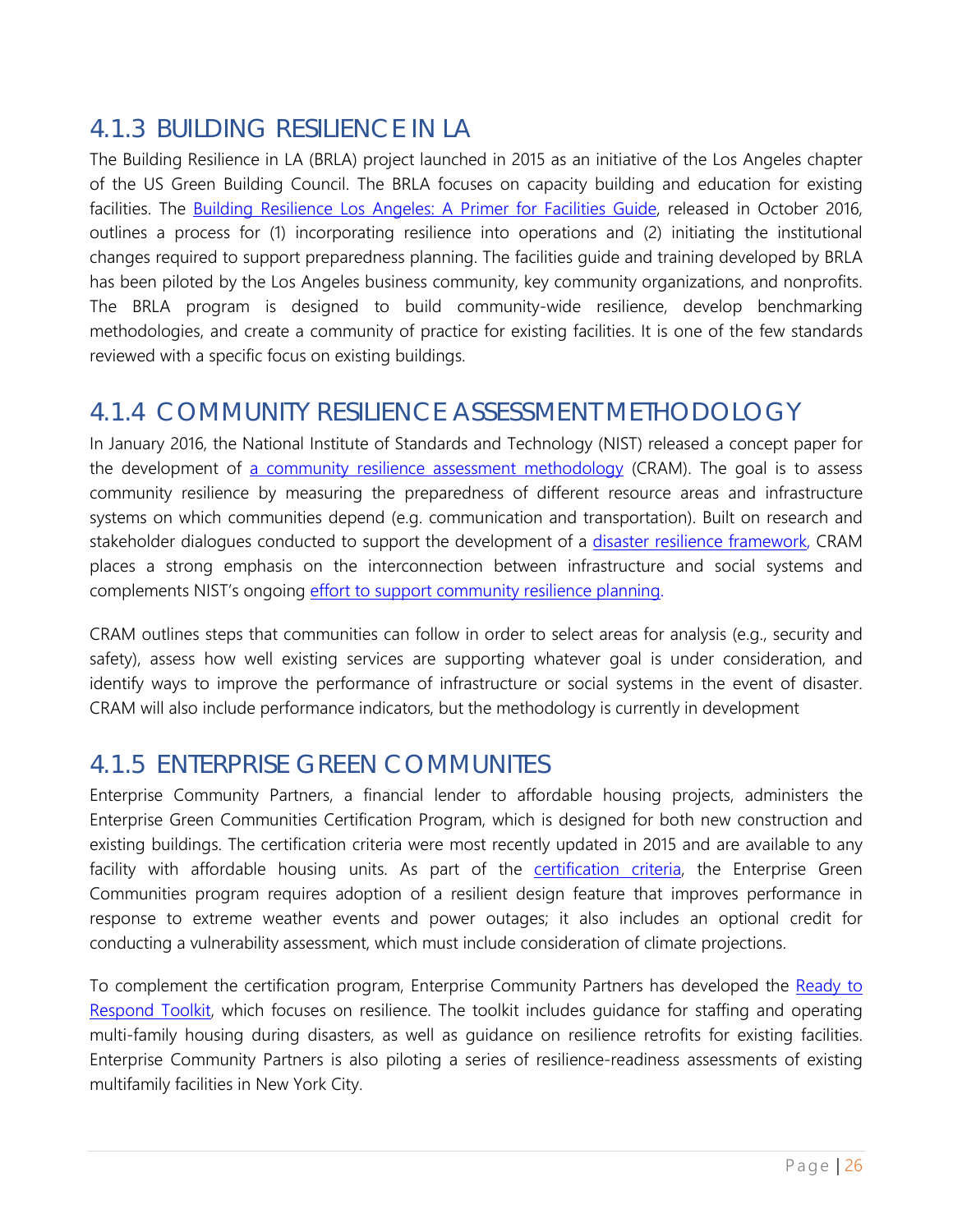### <span id="page-26-0"></span>4.1.6 ENVISION

Developed by the Institute for Sustainable Infrastructure and the Zofnass Program for Sustainable Infrastructure at Harvard, *Envision* is a rating system for public infrastructure projects in the realms of transportation, waste, water, energy, information systems, and landscapes. Envision provides guidance during project planning, design, construction, operation, and deconstruction, and offers a process and tools for evaluating and rating projects of different sizes and types based on their community, environmental, and economic benefits. The five credit categories are quality of life, leadership, resource allocation, natural world, and climate risks, and each credit has different levels of compliance or performance. The system encourages planning for short- and long-term hazards, as well as reducing emissions and environmental impacts and improving quality of life. The City of Los Angeles has adopted Envision for use in its infrastructure projects, and nearly 200 private sector engineering, design, and planning companies have Envision-qualified professionals on their staff.

## <span id="page-26-1"></span>4.1.7 FORTIFIED

Developed by the Insurance Institute for Business and Home Safety, the FORTIFIED program offers three programs: FORTIFIED Home, FORTIFIED Commercial, FORTIFIED for Safer Business.

#### FORTIFIED HOME

The main program is [FORTIFIED Home,](http://disastersafety.org/fortified/homeowners/) which is designed for new and existing construction on focuses on protection from hurricanes, high winds, hail, and severe thunderstorms. Under the FORTIFIED Home program, developers of new construction projects or owners of existing homes complete a selfassessment, which is then reviewed by a third-party evaluator. Based on the results of the assessment, the developer or homeowner can undertake investments or retrofits as needed to achieve Bronze, Silver, or Gold designation. The designations are based on improving the resilience of different structural elements (e.g., roof, windows, doors). Alabama, Mississippi, Georgia, South Carolina and North Carolina have adopted [laws or regulations](http://disastersafety.org/wp-content/uploads/FORTIFIED-Home-Incentives_IBHS.pdf) that provide (1) incentives to assist with retrofits and/or (2) insurance discounts for those who certify their homes.<sup>[15](#page-26-2)</sup> The Insurance Institute for Business and Home Safety has a research facility in South Carolina that includes a testing chamber capable of evaluating the resilience of residential and commercial construction materials, systems, and design for buildings of up to two stories.

#### FORTIFIED COMMERCIAL

<span id="page-26-2"></span> $\overline{a}$ 

The FORTIFIED [Commercial program,](http://disastersafety.org/fortified/commercial/) which is designed for new or existing buildings, began in 2014; in hurricane-prone areas, it addresses hurricane and tropical storm hazards; in non-hurricane areas, it addresses high winds and hail. Certification levels range from Bronze to Gold and address roof performance, building-envelope protections, structural performance, and business continuity and operations. To address flooding, the standard requires electrical and mechanical systems to be protected at the Silver Level, and recommends, but does not require, that new construction take into account the flood zones designated by the Federal Emergency Management Agency (i.e., structures must be elevated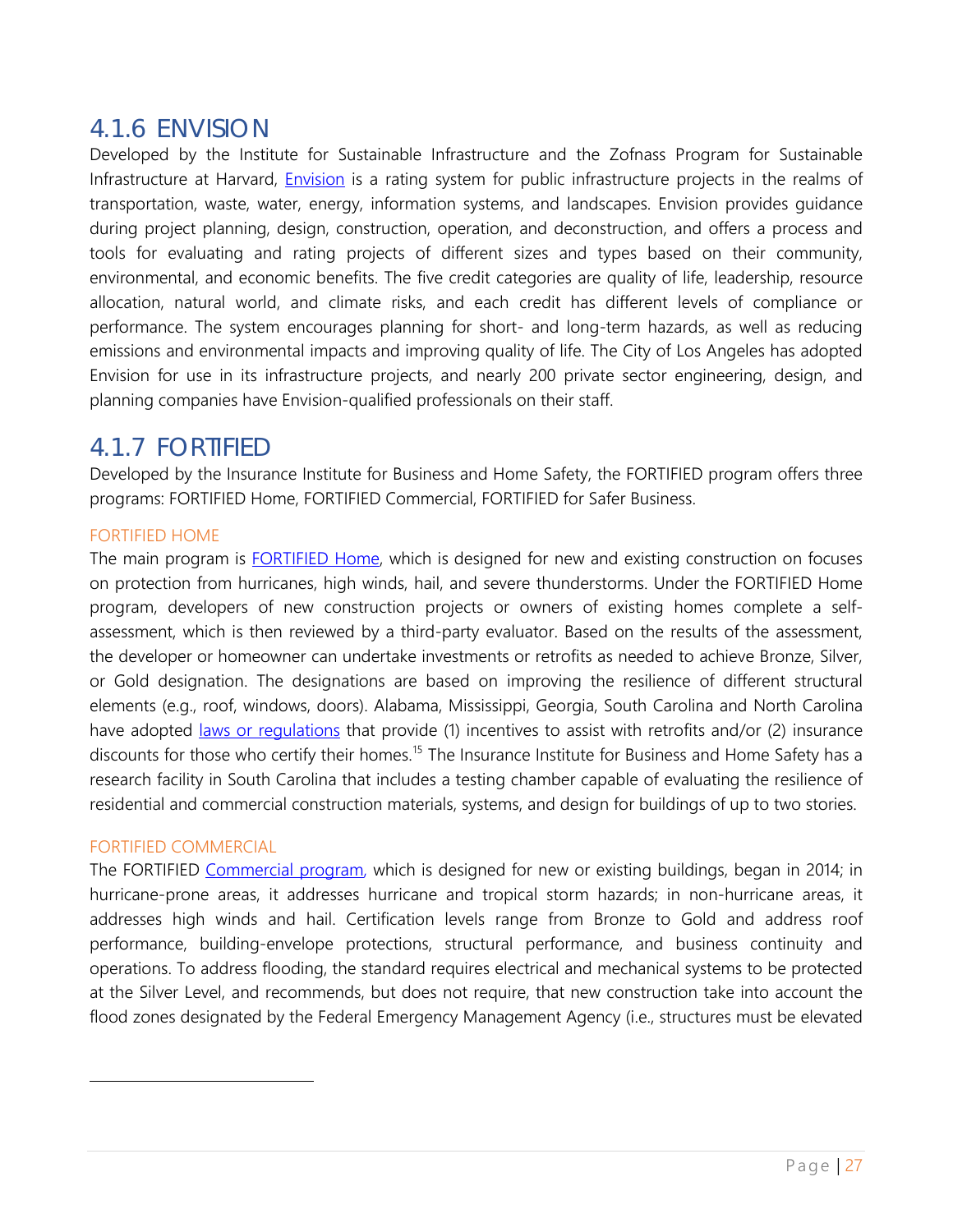three feet above the 500-year flood level). Currently, incentives are not available for the commercial program, but they could be a possibility in the future.

#### FORTIFIED FOR SAFER BUSINESS

[FORTIFIED for Safer Business](http://disastersafety.org/fortified/safer-business/) began in 2011 and is a code-plus program for small and mid-sized businesses constructing new facilities. Hazards included are floods, freezing weather, hail, high winds, hurricanes, water intrusion, wildfires, earthquakes, and interior damage from fire and water. The program offers process guidance, design criteria, and checklists for creating a compliant building, but the Insurance Institute does not currently offer designations for these buildings and still considers the program to be in pilot phase.

## <span id="page-27-0"></span>4.1.8 INTERAGENCY CONCEPT FOR COMMUNITY RESILIENCE

The draft [Interagency Concept for Community Resilience](https://www.fema.gov/media-library-data/1466085676217-a14e229a461adfa574a5d03041a6297c/FEMA-CRI-Draft-Concept-Paper-508_Jun_2016.pdf) (ICCR) was created in response to President Obama's National Preparedness Goal, which focused on improving the ability of communities to mitigate and respond to hazards. The ICCR was developed by the Mitigation Framework Leadership Group, an interagency working group co-led by the Federal Emergency Management Agency and the National Oceanic and Atmospheric Administration. The draft released by the working group highlights indicators designed to align state and federal assessments of resilience and proposes national resilience metrics. It provides examples of community-level indicators that can signal the resilience level of community systems (e.g., housing, infrastructure). While the ICCR includes a number of indicators and data sources that could be helpful for planning, it does not identify performance thresholds or provide other guidance for communities that wish to use the indicators to self-assess resilience.

### <span id="page-27-1"></span>4.1.9 LEED PILOT CREDITS ON RESILIENT DESIGN

Leadership in Energy and Environmental Design (LEED) is a third-party verification system for green buildings of all scales, from private homes to large commercial buildings. LEED criteria can be applied to new or existing buildings, and the program offers four rating levels based on points gained for energy, water, waste, materials, transportation, human health, and other categories.

Initiated in 2015, [the LEED Pilot credits](http://www.usgbc.org/pilotcredits) on resilient design were developed to complement the existing LEED program; thus, they are available alongside other LEED credits in the Building Design and Construction rating systems. There are three types of credits: the first requires a climate change assessment or emergency planning; the second requires design for the top three hazards relevant to an area (e.g. flooding, hurricanes, high winds, earthquakes); and the third requires [passive design for](http://www.resilientdesign.org/leed-pilot-credits-on-resilient-design-adopted/)  [survivability,](http://www.resilientdesign.org/leed-pilot-credits-on-resilient-design-adopted/) such as backup power, access to potable water, and/or thermal resilience. Within specific hazard areas, LEED draws on other standards for guidance, such as FORTIFIED for Safer Business and the Resilience-based Earthquake Design Initiative. New or existing facilities could use the climate change assessment and emergency planning guidance to strengthen their preparedness.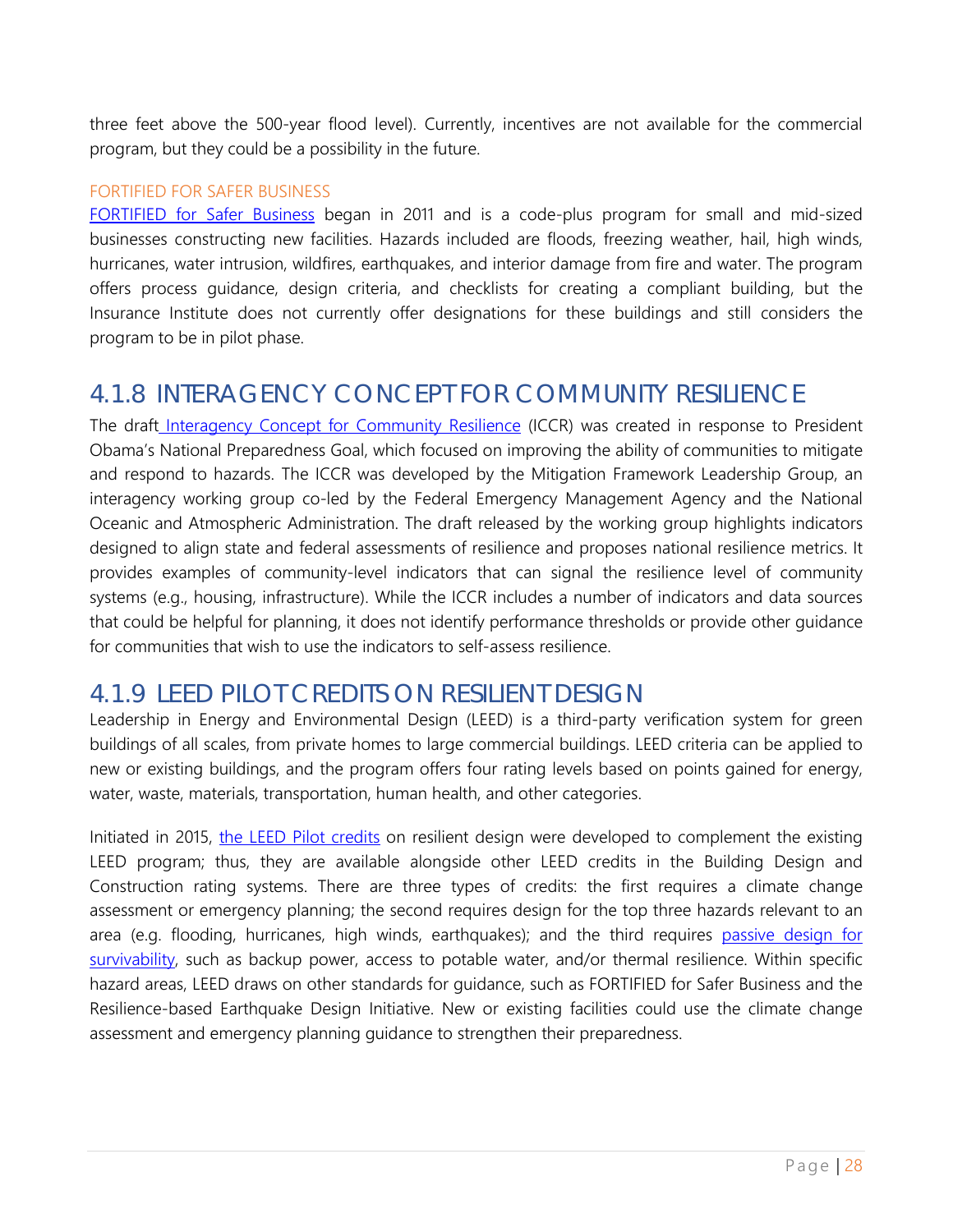## <span id="page-28-0"></span>4.1.10 PERFORMANCE EXCELLENCE IN ELECTRICITY RENEWAL

Performance Excellence in Electricity Renewal [\(PEER\)](http://peer.gbci.org/sites/default/files/resources/Rating%20System%20v1_1%20FOR%20DISTRIBUTION.PDF) is a third-party certification program designed to measure and improve power system performance for campuses (including large buildings), cities and towns, and electricity supply projects. It is administered by Green Business Certification Inc. (GBCI) and was developed by EPRI and Motorola after the 2003 blackout in New York City. PEER helps energy professionals evaluate power generation, transmission, and distribution systems based on four outcomebased categories and associated credits: reliability and resilience, energy efficiency and environment, operational effectiveness, and customer contribution. Certification begins with an independent assessment of a project, which provides a roadmap and business framework for using PEER. PEER also offers a toolkit to enhance project development and design and foster continuous improvement. GBCI also oversees certification for the Leadership in Energy and Environmental Design program and the Sustainable SITES Initiative, two other resilience certification programs.

## <span id="page-28-1"></span>4.1.11 RESILIENCE-BASED EARTHQUAKE DESIGN INITIATIVE

The Resilience-based Earthquake Design Initiative (REDi) [rating system](http://publications.arup.com/publications/r/redi_rating_system) was developed by Arup and is applicable to areas facing earthquakes or other seismic hazards, including coastal areas at risk for tsunamis. The program focuses on beyond-code design, planning, and assessment to help facilities, organizations, and communities recover quickly after a seismic event; this approach is in contrast to the traditional emphasis on protecting the lives of building occupants. REDi's four main categories are (1) organizational resilience: contingency planning for utilities and the business community; (2) building resilience: using advanced design to minimize damage to a building's structure and equipment; (3) ambient resilience: using site planning to reduce risks from external hazards during seismic events; and (4) loss assessment: evaluating direct financial losses and downtime.

REDi has silver-, gold-, and platinum-level objectives for resilient earthquake design, with ratings based on downtime after an event (i.e., time for reoccupancy and functional recovery), direct financial losses, and occupant safety. The standard also offers guidance on engaging stakeholders in planning and developing a formal resilience plan. While REDi does not directly address climate-change induced hazards, some of its processes and methodologies can be applied to climate resilience planning for building systems and utilities.

### <span id="page-28-2"></span>4.1.12 RESILIENCY ACTION LIST

The Resiliency Action List [\(RELi\)](http://c3livingdesign.org/?page_id=5110) was developed as a national consensus standard through an ANSIapproved process, and began piloting in 2015. RELi provides a comprehensive process for incorporating resilience into new building design and planning. The program is structured similarly to LEED, using lists of credits and prerequisites that draw on existing standards. It can be applied to homes, buildings, infrastructure, districts, neighborhoods, and campuses. It is one of the most comprehensive new building standards reviewed, combining principles of resiliency and sustainability at the building and community level.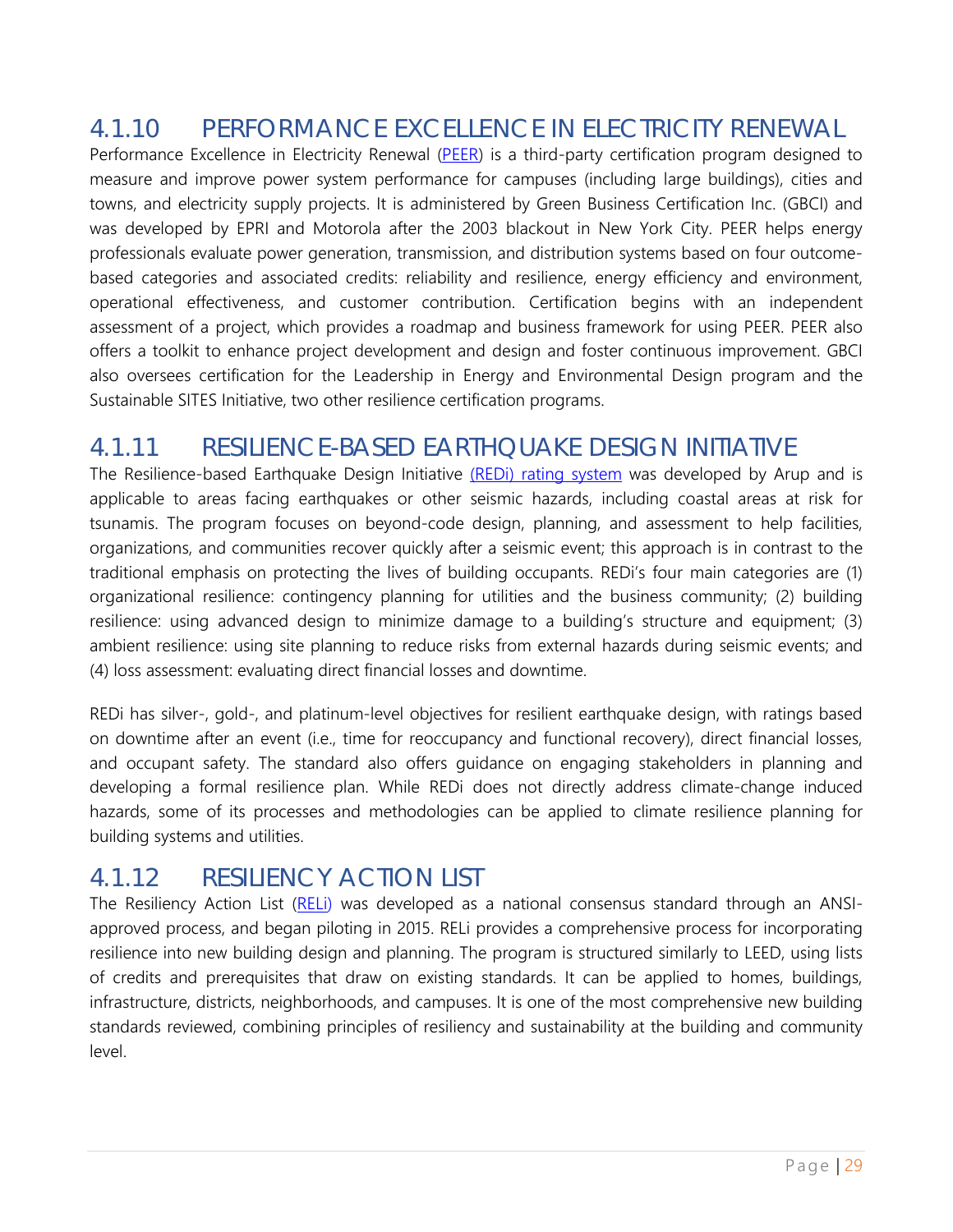The RELi pilot has more than sixty actions, addressing facility planning, design, operations, and maintenance. Other categories include site selection, emergency operations and planning (e.g., back-up power and thermal safety), and adaptive design based on a variety of specific hazards or groupings of related hazards. The actions range from planning for future risks (e.g., avoiding areas on the basis of projected sea-level rise) to adapting to or mitigating existing hazards and incorporating longer-term community cohesion, health, and economic vitality. The pilot credits are cross-referenced to and work with Envision, FORTIFIED, the Leadership in Energy and Environmental Design criteria, the Sustainable SITES Initiative, and other programs. Although RELi is still in testing phase, its current version requires action across multiple categories, encouraging a comprehensive approach to new buildings and their integration into the surrounding community.

RELi is also designed to be an underwriting standard, known as the Green and Resilient Property Underwriting and Finance Standard—which, if adopted, would amend the Green Building [Investment](http://mts.sustainableproducts.com/resiliency/CMP%20Commercial%20Green%20Building%20Underwriting%20Standard%20-%20Ver%202.2.pdf) Underwriting Standards currently applied to commercial buildings. RELi's standard quantifies the tangible value from resilience investments to reduce the costs of capital and financing and support underwriting for bonds and mortgages for resilience.

## <span id="page-29-0"></span>4.1.13 SUSTAINABLE SITES INITIATIVE

The Sustainable **[SITES](http://www.sustainablesites.org/certification)** Initiative offers a comprehensive rating system for developing sustainable landscapes. The American Society of Landscape Architects Fund, the Lady Bird Johnson Wildflower Center at the University of Texas, Austin, and the United States Botanic Garden developed SITES. Because it focuses on projects from a land development perspective, SITES provides site guidance to landscape architects, engineers, and architects but does not address buildings. The system is administered by Green Business Certification Inc. and was tested through a two-year pilot program starting in 2009.

SITES is designed to be pursued in conjunction with Leadership in Energy and Environmental Design (LEED) certification. Like LEED, SITES has four certification levels, and separate categories for commercial retail, office areas, and corporate campuses. Credit categories include pre-design assessment and planning; water, soil, and vegetation; materials selection; human health and well-being; construction, operations, and maintenance; and education and performance monitoring. Some of the SITES ratings categories overlap with other resilience standards, particularly in the realms of site selection and design, managing on-site precipitation, supporting social connections and site accessibility, providing on-site safety and food production, reducing heat island effects, and using appropriate plants.

## <span id="page-29-1"></span>4.1.14 UNIFIED FACILITIES CRITERIA

The [Unified Facilities Criteria](http://www.wbdg.org/ffc/dod) (UFC) is a planning framework for military installations. Originally developed by the U.S. Department of Defense in 2002, UFC was created to unify the design, construction, and operation of military properties. It offers guidance for operations, maintenance, and decommissioning, and could be used to inform civilian planning and construction as well.